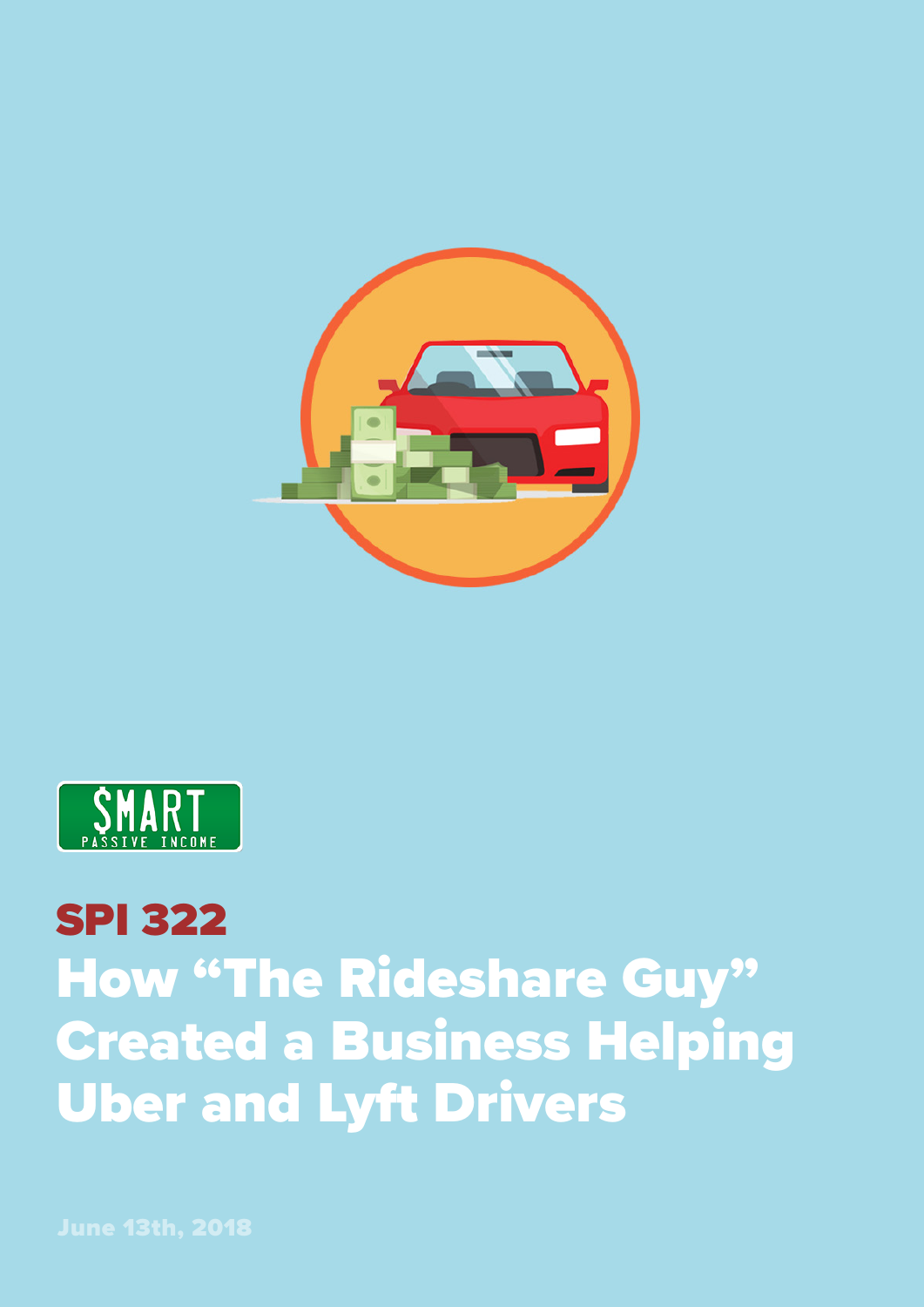

Pat Flynn: So I was on a business trip recently and I took an Uber from the airport. Just for fun, because I knew about the special guest that we have on the show today, I asked my Uber driver, "Hey have you ever heard of guy named Harry Campbell?" My Uber driver goes, "Harry Campbell, Harry Campbell, isn't that The Rideshare Guy?" I go, "Yeah! The Rideshare Guy!" That's exactly who we have on the podcast today, Harry, also known as The Rideshare Guy, helps people who drive Lyfts and Ubers, or people who are thinking of getting into ridesharing, how to have a better experience, how to make more money, how to have a better career. I had him on a recent episode of Tactics in a Tesla and I had to get him back on the podcast to talk about how he did this, the tactics he's been using to grow his blog, and just serving 200,000 uniques a month. It's pretty crazy what he's doing, so we're going to get into all the things today, but first let's cue the music.

- Announcer: Welcome to the Smart Passive Income podcast where it's all about working hard now so you can sit back and reap the benefits later. And now your host, he has 24 hours in his day just like the rest of us, Pat Flynn.
- Pat Flynn: Thank you, thank you so much for joining me today in session 322 of the Smart Passive Income podcast. I'm very happy you're here with me today. Make sure you stick around because not only are we going to get into some tactics that Harry has used to grow his amazing brand here and he's got a book that's coming out and all these amazing things are happening, but we talk about some strategies that I would use if I was an Uber driver, related to starting my new business. I wouldn't be competing with Harry, I would be creating my own business and use Uber as a strategy for how to actually make that happen. Stick around, we're talking about that at the end and some other great things. So, let's just dive right in, here he is, Harry from TheRideshareGuy.com.

What's up Harry? Welcome to the SPI podcast, thanks for being here man.

Harry Campbell: Thanks for having me on, it's definitely a pleasure.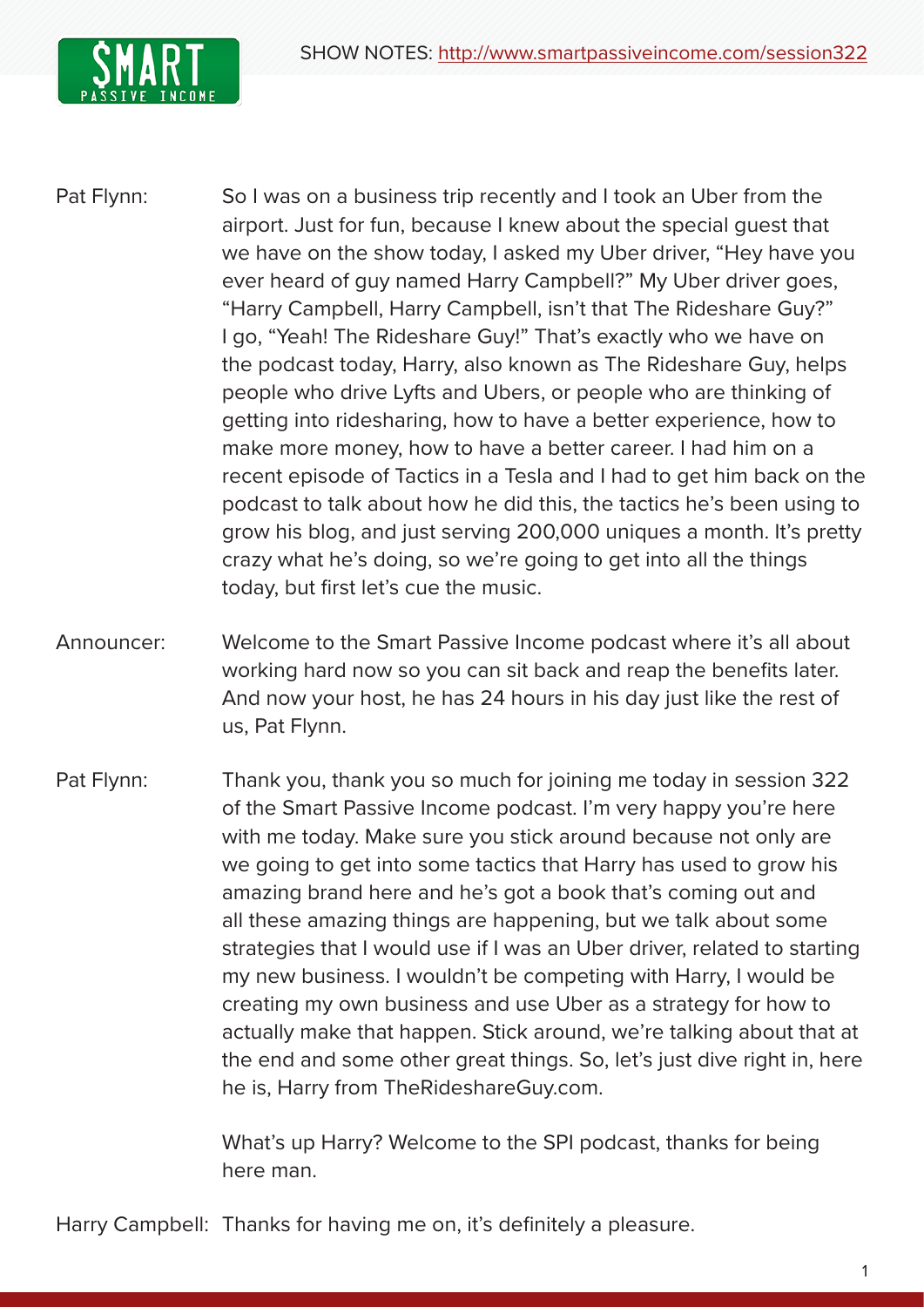

- Pat Flynn: You have a really, really cool story. You went from workforce to just kind of driving Uber, to now being the Uber, Lyft, rideshare guy. That's your website right? TheRideshareGuy.com. You help, how many people, honestly I didn't even ask you this the other day. How many people are visiting your website, what's your reach at this point?
- Harry Campbell: To the website alone, we're usually getting around 200,000 to 250,000 unique viewer a month. We also obviously have YouTube, and the podcast, and a new book coming out, so lots of different mediums that are probably reaching a lot of drivers or potential drivers.
- Pat Flynn: So that's who you're serving, the people who when we call an Uber or Lyft, they're the people who pick us up.
- Harry Campbell: Yeah, I think probably everyone has heard of Uber or Lyft by now, but what everyone may not know is a lot of sort of everyday drivers, like you or like me, sign up to drive with Uber and Lyft. Since Uber and Lyft didn't exist five years ago, they really have no idea what they're doing. A lot of them often go to YouTube, or Google, or even Facebook and are looking for information. That's hopefully where I come in.
- Pat Flynn: You started out as an Uber driver. Tell us how you got from there to being the guy that everybody goes to now, for how to make it work.
- Harry Campbell: Definitely. It's been sort of a long path because I was also sort of sitting in your listener's shoes or seat right now listening to this podcast because when I first started my blog, I was really a big fan of yours. It was honestly, I have to say, it was a big inspiration for me and I was literally in the shoes of a lot of your listeners right now, dabbling with little projects here and there, and I actually started driving for Uber and Lyft while I was still working full-time as an aerospace engineer for Boeing. I just wanted to try it out, just wanted to check it out.
- Pat Flynn: I was going to ask, did you need the money from Uber? I mean,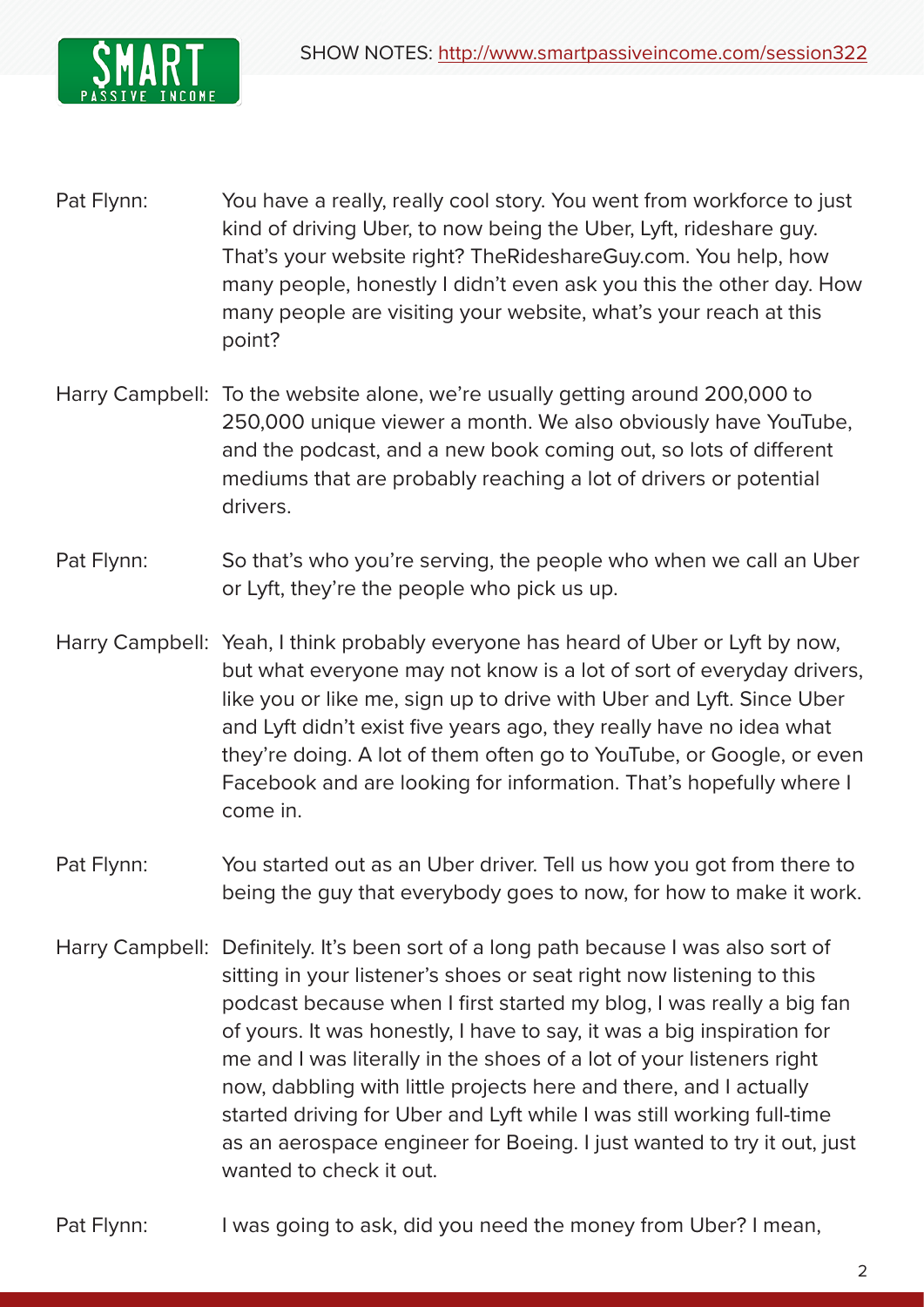

aerospace, that, I'm sure, comes with a pretty good salary.

- Harry Campbell: Yeah, no, I think I was making pretty typical. I had about five years experience, so I was making pretty typical salary. Probably around \$60,000 or \$70,000 a year. It was just a pretty typical salary. It's definitely good money, and probably above average, but nothing that's going to make you a millionaire in a few years or anything like that. I was happy, I was content, but I definitely knew that it wasn't something I was going to do for the rest of my life. I had people, my cube mates, there was someone who sat across from me who worked in that same building 35 years ago for a different company. He would kind of come in every Monday morning and complain about this and complain about that. I wasn't quite at that stage yet, but I definitely knew that, "Hey, there's other opportunities out there, and that's what I'm going to keep exploring and see what works."
- Pat Flynn: Okay, so you drive Uber and for those of you guys who are interested in driving for Uber, it's a good side hustle. Some people make ... How much could you make driving Uber or Lift?
- Harry Campbell: I think the way you described it is perfect. It's a great side hustle, especially honestly for people that are entrepreneurial in nature, and I think your audience specifically, there's so many benefits beyond the money. Of course a lot of drivers do it for the money, but at the same time, it's going to be practice for running your own business. You're going to get that customer service side of things, talking to people, dealing with people. The average driver, we surveyed over 11,000 drivers last year and the average driver reported making about \$16 to \$17 an hour before expenses. Drivers are responsible for their own expenses like gas and depreciation. You can imagine, that's why there's so many Uber drivers out there with a Toyota Prius. Gas is a big expense. You have to definitely think about that.
	- Pat, you and I are both business owners, so obviously income is one thing, and you could talk all about how much money you're making, but if you're spending just as much, then your net is zero.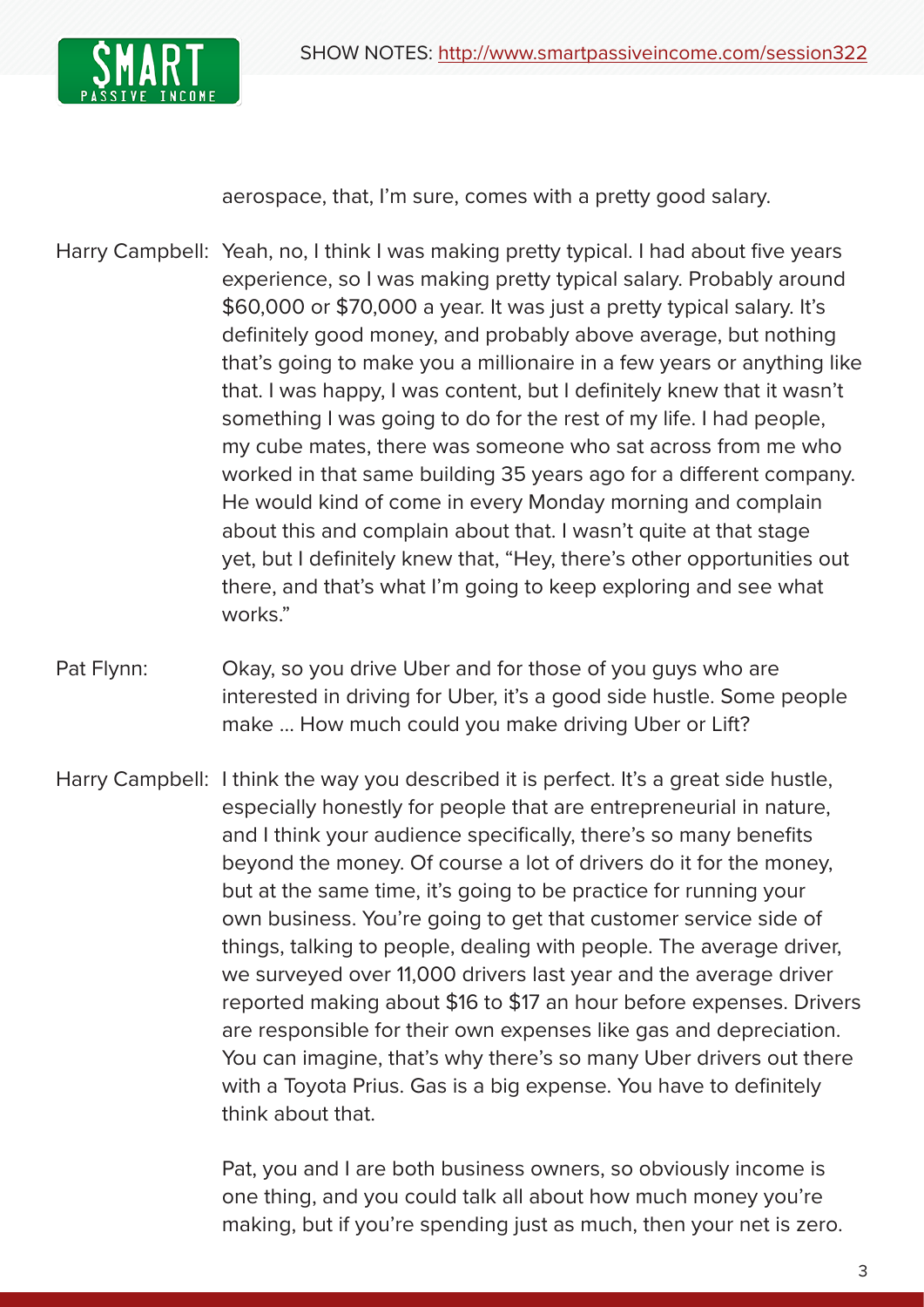

That's kind of what I get into as far as why it's important and kind of understand that income and expense side of things.

Pat Flynn: That's cool. This is the kind of stuff you talk about on TheRideshareGuy.com and also, Harry and I took a little car ride yesterday, in the Tesla for Tactics in a Tesla, which, if you don't know, is sort of a series of videos that I have on my YouTube channel. We'll embed the video and put a link to it in the show notes, so make sure you stick around. We're going to have a lot of cool things to share with you guys. We'll have all the links and the resources in the show notes at the end of this I'll mention the URL, but come on the car ride with us, you'll learn more about ... We actually start that conversation with, "I'm interested in becoming an Uber driver, hypothetically, what do I need to know, what are the minimum requirements, what is it like. Make sure you check out that."

Harry Campbell: Did I convince you Pat? Did I convince you to become a driver?

- Pat Flynn: You did. It's plan, I would say, Q in the whole list of things that I'm interested in doing.
- Harry Campbell: Sounds good.
- Pat Flynn: I'm still on plan D or whatever it is right now. Anyway, go ahead and check out that video if you want to learn more about that and see Harry and get to know him a little bit more. We're going to get to know him and his business even more right now. You drove for Uber, then at what point were you like, "I need to create a blog about this and just share this information?"
- Harry Campbell: I mean, to be honest, I started driving for Lyft and Uber, right at about the same time, about four years ago and honestly within the first week or two of driving, it kind of hit me like a light bulb went off in my head, and I started thinking to myself, "Being a rideshare driver is not rocket science, but it's also not the easiest job in the world. It's kind of the ultimate combination of customer service, running your own business, dealing with drunk people, all of that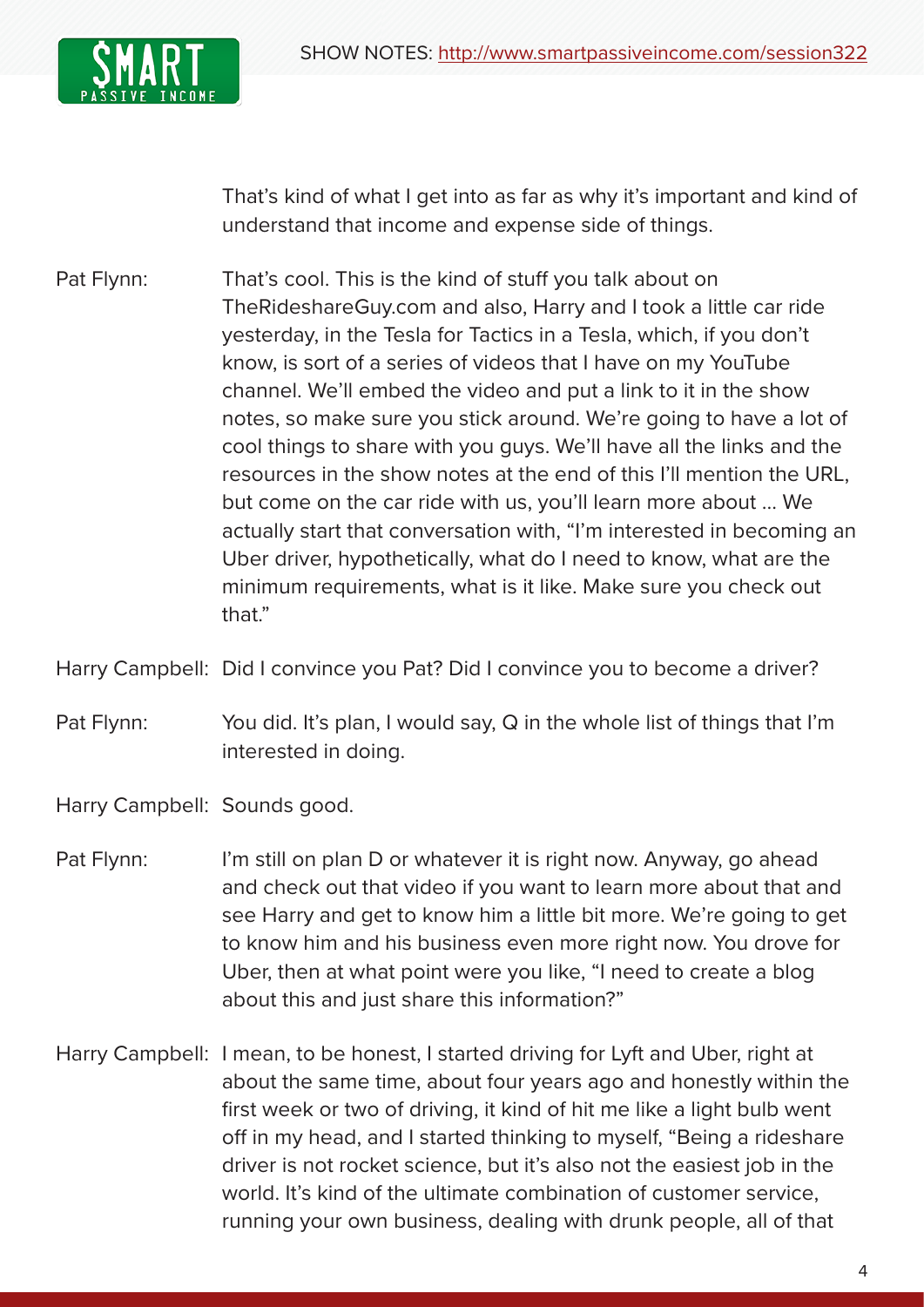

fun stuff, and figuring out how to make money while you're doing it." That's kind of the cool thing for me. I feel like I got really lucky with the timing, that I just happened to start driving for Uber and Lyft at the right time, when these companies were still growing. At the time, there were some Facebook groups with Uber drivers and Lyft drivers, but there wasn't anything authoritative yet. There were no YouTube channels, there were no blogs that I could find at least.

For me, I looked at it as kind of an interesting opportunity. Here I am trying to figure it out myself and I'm not an expert yet, but it's also not the toughest job in the world. I'm pretty sure with some hard work and some diligence, I can figure the best practices out and figure out how to make a lot of money doing it, or the most money possible and really just share my experience with people. That's kind of what I did from probably about that first week is really when that light bulb went off in my head and I started brainstorming about ideas.

- Pat Flynn: Cool, so you're brainstorming about ideas, you're getting the entrepreneurial bug like we all get, but then you execute. What was execution like for you? You created a blog, what was the first week like after you set that up for you?
- Harry Campbell: Yeah I was working full-time for Boeing at the tie and we were living in Orange County and so, I believe, basically really kind of what it looked like initially, obviously I was sort of doing it all in my spare time or my down time, my wife was in med school because I had a lot of free time. I think it would be a lot tougher to start later on, if I had a wife who was always wanting to do stuff, or if I had kids or anything like that. Definitely timing wise, that worked out, but really the first steps that I took was, I know I saw this advice somewhere ... Honestly it may have been you, Pat, or it may have been someone else, but I remember I wrote down 50 article ideas because I wanted to make sure that this was something that I could write about forever, or not forever, but that I could write a lot of content about.

That was really kind of my first step. I wrote down at least 50 ideas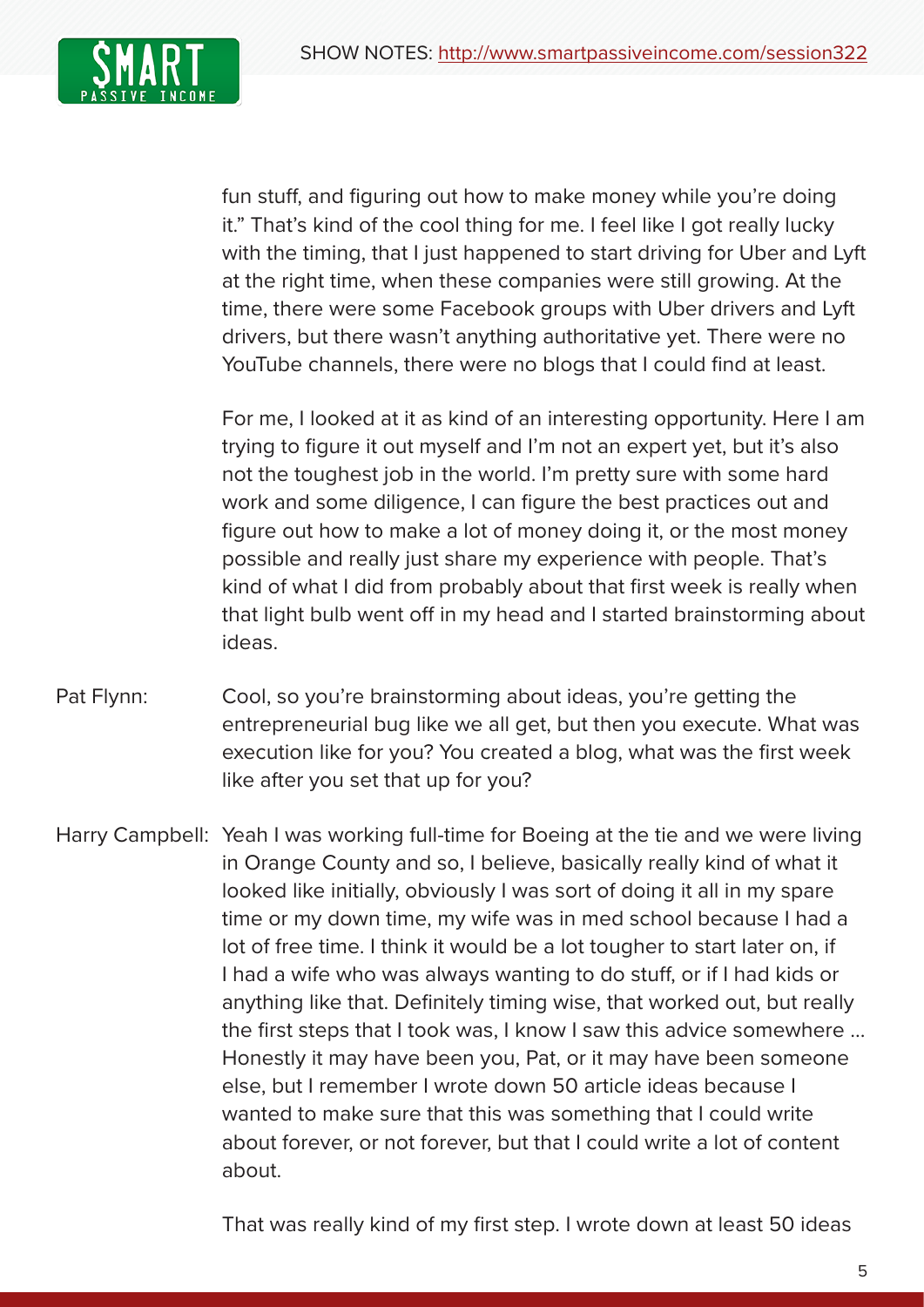

and just started thinking about, "Hey is this something that I'm going to be able to cover and I won't get board of quickly?"

Pat Flynn: Mm-hmm (affirmative). You write down these 50 ideas and they come to you right?

- Harry Campbell: Oh yeah. You know how I got all these ideas? Honestly it was out driving. That was kind of the cool part. I'm out driving, and I had some articles about how to sign up and how to do this more logistical stuff, but a lot of my best article ideas, came from while I was driving. I would end a ride, and then really quickly go into Evernote and write down a bunch of ideas. It's like, "How to handle a drunk passenger, and this guy did this wrong, I did that right." I was honestly just scribbling notes. I had a pen and paper too that I would take notes in sometimes too. That was kind of the cool thing. I wasn't an expert yet, but it was all coming from my firsthand experience.
- Pat Flynn: So you start writing these articles and, what's that like for you when you're writing something to a blog where there's nobody visiting? What's keeping you going and at what point did you finally start to see some results?
- Harry Campbell: Yeah, I haven't always enjoyed writing, but I did have a little bit of blogging experience. Before, I started a couple of personal finance blogs and I had done some freelance writing on travel. I had always written about topics that were interesting to me. I wasn't extremely passionate about driving for Uber and Lyft, it was just something that was kind of new and exciting to me. It wasn't a lifelong calling or anything like that, but it definitely was something interesting. For me, it was really just about detailing my experience, and I think I enjoyed the writing aspect in general. Obviously you want people to read your stuff, but that wasn't necessarily ... I felt like I could go and write a bunch of articles and at the end of the day, if no one read it, it wasn't the worst thing in the world because it was sort of a fun exercise.

I think that's definitely good advice for someone that's starting out.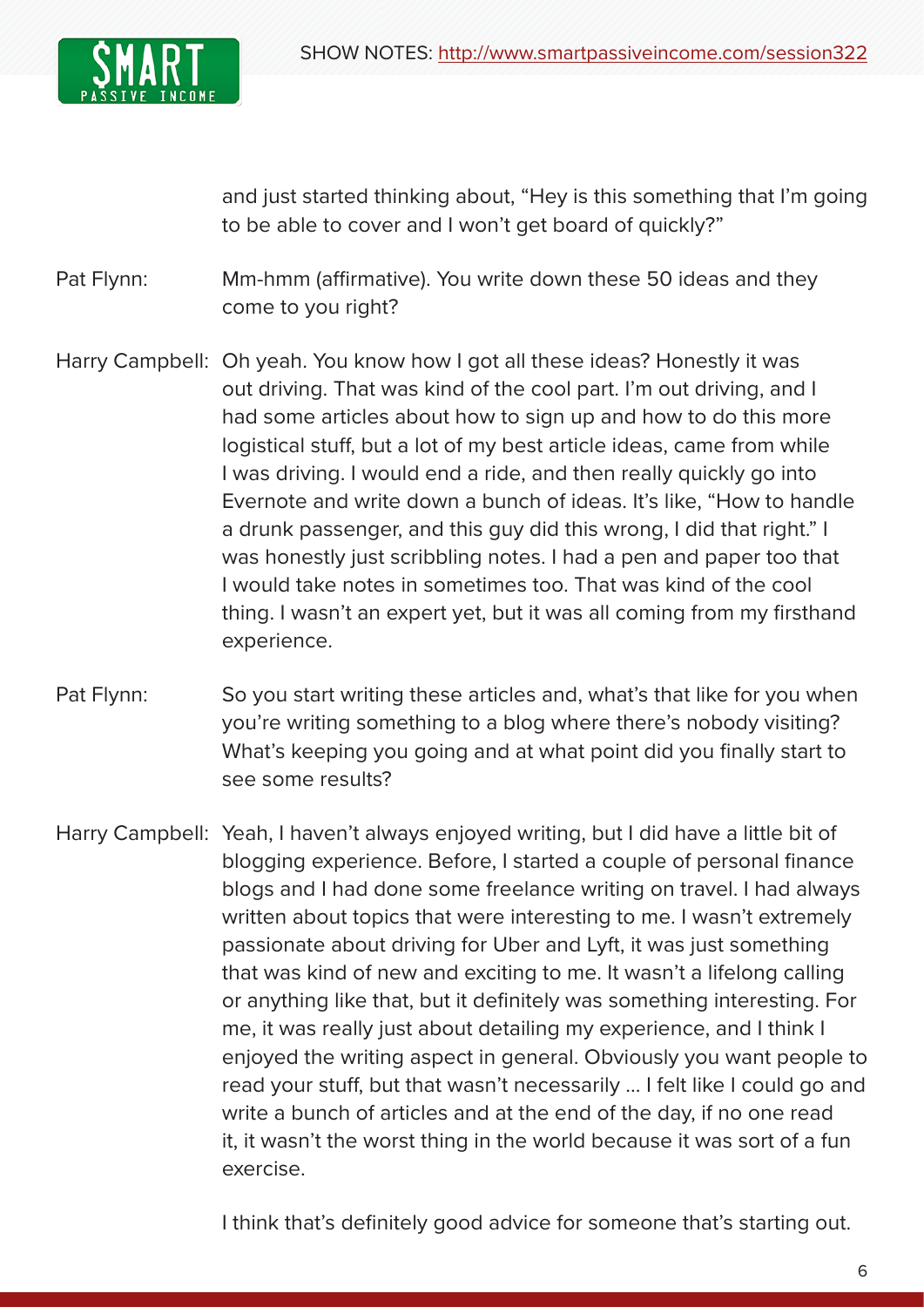

You have to sort of think about now there's different mediums, there's blogs, there's podcasts, there's YouTube, and sort of which medium do you enjoy, especially at the start. You don't have to do everything, but which medium do you enjoy creating content in because I think that will help you go a long way.

Pat Flynn: Did you finally start to get traffic to the website?

Harry Campbell: Honestly, at the start, I used pretty much anything and everything that I could think of. I went on to all those Facebook groups and answered as many questions as I could. I probably answered thousands of questions in three to six months. I was every day going on Facebook. Really, my strategy at the start was thinking "Okay, where are drivers right now? How can I find them, how can I reach them?"

> There were local meetups happening. Lyft was actually sponsoring local meetups between drivers. It wasn't a ton of drivers, but it was maybe 10 or 15. I also noticed these were really hardcore drivers, so I was hoping I could go there, meet with them, interact with them, see what challenges they were having, write about it, maybe share my articles with them, maybe they would share my site. I also noticed that lift was publishing blog posts and so I remember that I would comment. I set notifications so that I would ... I think I was using IFTTT, that service, so every time they published a blog post, I was getting a notification, then I would go and be the first comment. A lot of strategies like that, that were not scalable forever, but it was really kind of anything and everything that I could muster up.

Pat Flynn: That's what you need to do in the beginning. You were hustling and you were grinding. I like that when you said, you went into forums, you didn't say, "I went into forums and I just started spamming," or, "I went into forums and I started sharing my website." You went to forums, and you started answering questions. This is funny, I was telling you yesterday, this is exactly how my Green Exam Academy website got put on the map. I went into forums and I just started answering questions. I just became naturally over time, the guy that everybody went to for the advice and the same exact them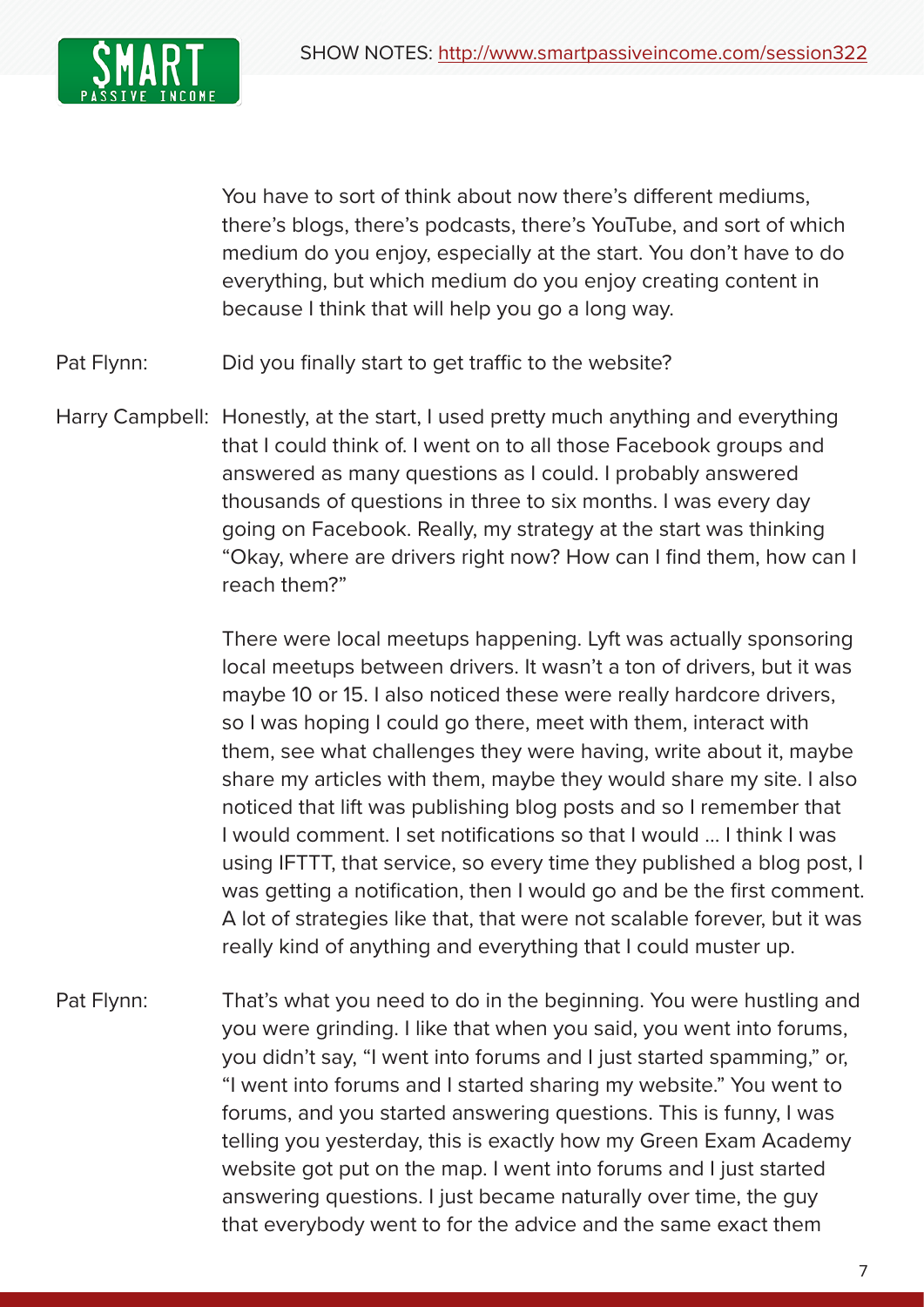

happened to you and then they eventually went to your website.

- Harry Campbell: Yeah. I think that strategy probably wouldn't work as well today, but also I think it's really about standing out because if people are all doing one thing and let's say today there's people answering questions and then linking to their articles that they have further information. You don't really stand out doing that. I would almost say that you could probably stand out by just answering questions and maybe only linking to your site, one out of every four or five answers. So, you come a little bit more well known as the guy or the girl who is always answering questions, but they're not trying to promote their stuff. They're not trying to push their stuff. People will find you because you're still promoting it once in a while, but you look different than everyone else. That's always kind of been my approach to these types of what I call the hustling, the grinding promotion type tactics at the start.
- Pat Flynn: Had you ever questioned like, "I don't know if I should keep going with this," or were you kind of all in not matter what?
- Harry Campbell: Honestly Pat, the way I looked at it was, when I was first getting started with this, it was definitely a combination for me. It was something that I was very interested in. It was something where I thought there was good business opportunity, and it also was something that I thought I could help people, because there were a lot of people struggling and to this day, I'm sure we can progress and talk more, I get dozens of emails every single week. I'm sure you do and I'm sure a lot of the listeners that are helping others and honestly, that feels good. I would say that getting emails from people, even though it's just content, people say, "I love your stuff, I can't wait to read your next article or I can't wait to listen to your next podcast." I've even had people unsubscribe from my list and email me and say, "I'm bummed that I have to unsubscribe, but I'm no longer driving for Uber." I thought that was one of the coolest emails I got.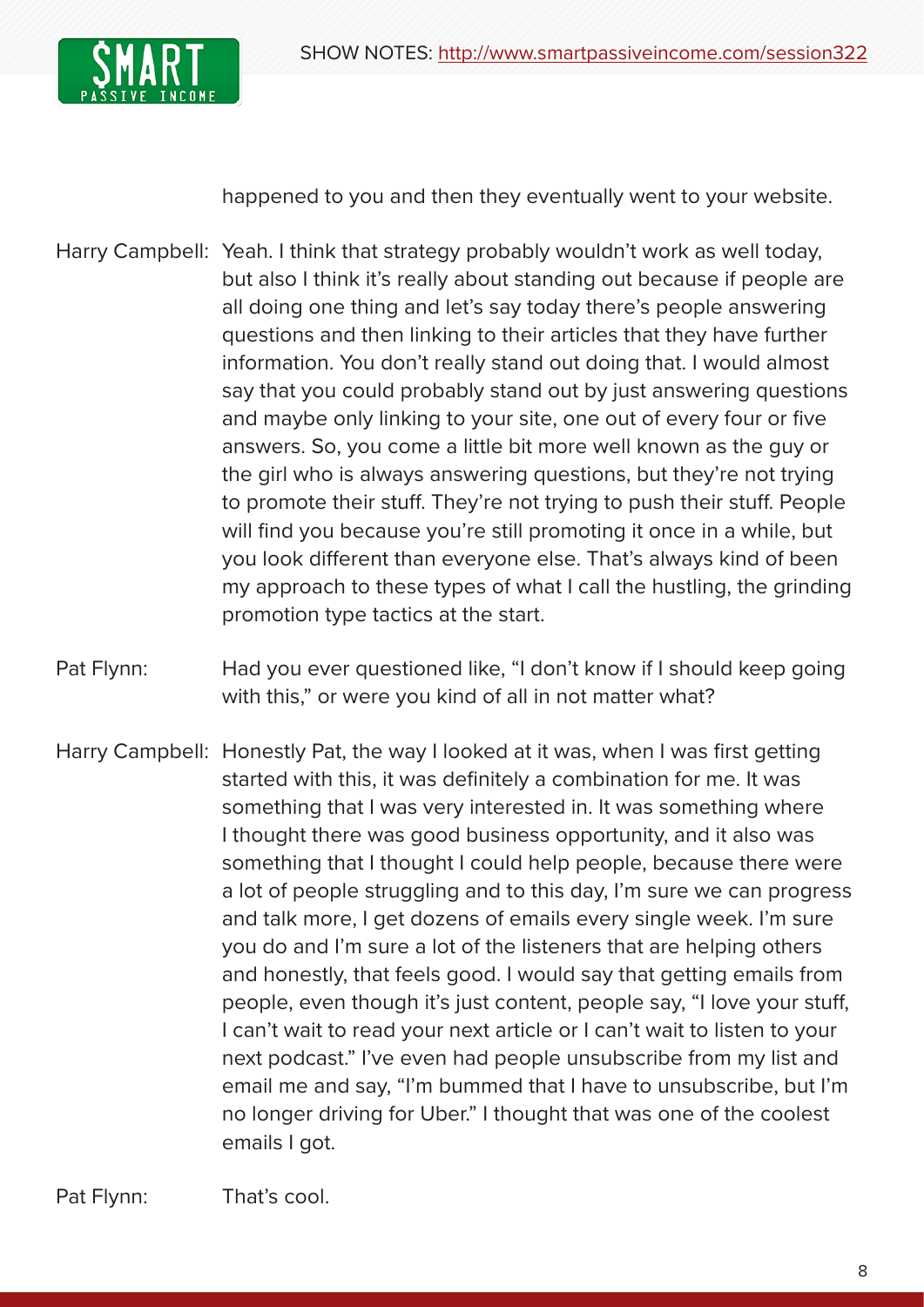Harry Campbell: Good and bad right because they're unsubscribing.

- Pat Flynn: Yeah. That's awesome I love that. At what point, when you started going, did you finally realize, "Wow this is a thing here, I need to go full-time?"
- Harry Campbell: It was a while. I did it for about a year with my day job and sort of doing it on the side. Obviously towards the end of that year, it started taking up more and more of my time. Really, your next question, I think I might know what it is, so I'll answer it right now. What kind of inspired me, actually, to leave my day job, was that I got a media opportunity. Once I started doing a lot of that hustling and that grinding, I started looking for other opportunities where I could reach more people. Media was a big strategy that I used in becoming an expert in the media. I actually got an invite to sit down with Lyft's CEO on CNBC and I had to turn it down because I was working. I never got that opportunity again.
- Pat Flynn: You turned it down?
- Harry Campbell: I had to turn it down because I had to work. I had a very important meeting or something like that at my day job and couldn't go. It was a last minute thing. They said, "You have to fly up to San Francisco." That would have been a no-brainer to fly up to San Francisco and go on CNBC with Lyft's CEO and talk to them about what it's like to be a driver. I had to turn it down because of my day job and that kind of pushed me over the top, for sure.
- Pat Flynn: I would've just quit that day. Sorry guys, can't make this meeting, I've got to be on TV with Lyft's CEO.
- Harry Campbell: What's ironic is that I've never gotten that type of high level media opportunity since I sort of figured, "Oh I'll get another one down the road, but nothing quite like that has happened."
- Pat Flynn: Even though you hadn't gotten another opportunity like that, here you are, incredibly successful. The site is successful, can you define that for us? You told us some of the numbers in terms of traffic.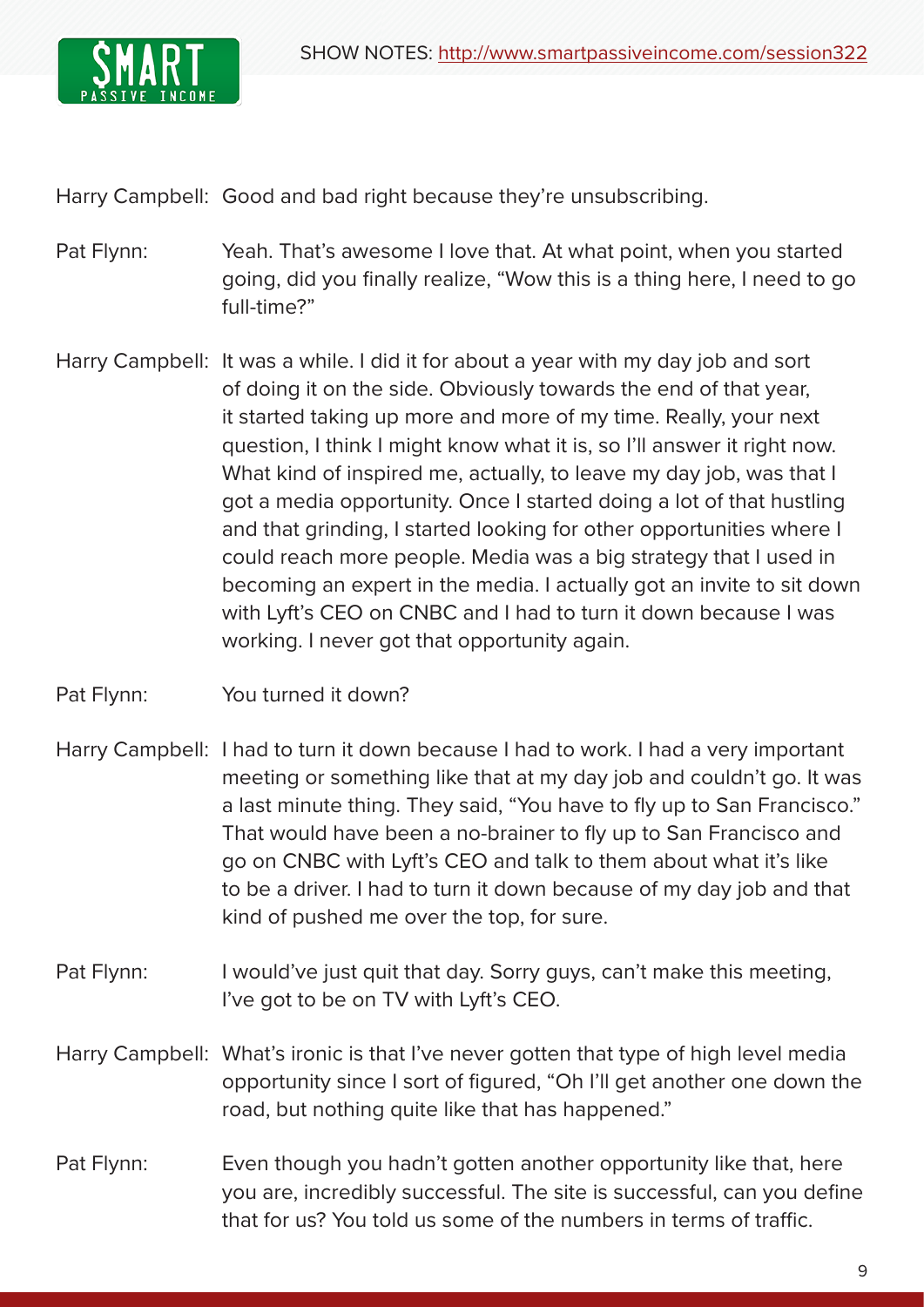

How's it making money? How much money is it making, if you want to share just even range?

- Harry Campbell: I'm definitely happy to share. I think on of the things that I like about your podcast and all the guests you have on is that they are transparent. I don't like just saying here's how much money I'm making or here's how much traffic I'm getting, I sort of want to share the tactics of how it got there. Obviously it didn't happen from day one. Just a couple quick stats off the top, we're usually getting around those 250,000 uniques to the site and then we also have a YouTube channel that has around 26,000 subscribers. Our email list is 52,000 subscribers right now, I believe. I use ConvertKit. I signed up with your link Pat.
- Pat Flynn: Thank you. Hey thanks for that.
- Harry Campbell: Those are just some top line stats that kind of tell you, there are definitely a lot of people coming to our site every month. The first question people ask me that aren't in the internet or working online sphere is, "How do you make money? How did you afford to quit your job? How do you have people working for you?" Actually, it's just a few main sources, but some of the ways that we make money are through driver referrals, so signing up new drivers for Uber or Lyft. We also work with Postmates and DoorDash, so that's about 30% of our revenue.

Then we also do direct advertising. This would be things like sponsored posts, we put a little ad at the top of every email that we send out. We release four articles a week, Monday, Wednesday, Friday, and Saturday. We actually put just a little simple textual ad at the top and bottom of our email and that brings in, alone, about \$5,000 a month in passive income because it's very easy to set up and we sort of just have continuously raised the prices based off supply and demand. I have one guy who works for me almost full-time and he handles a lot of those direct advertising deals. The direct advertising is a big source.

Another cool one that we discovered kind of by chance that might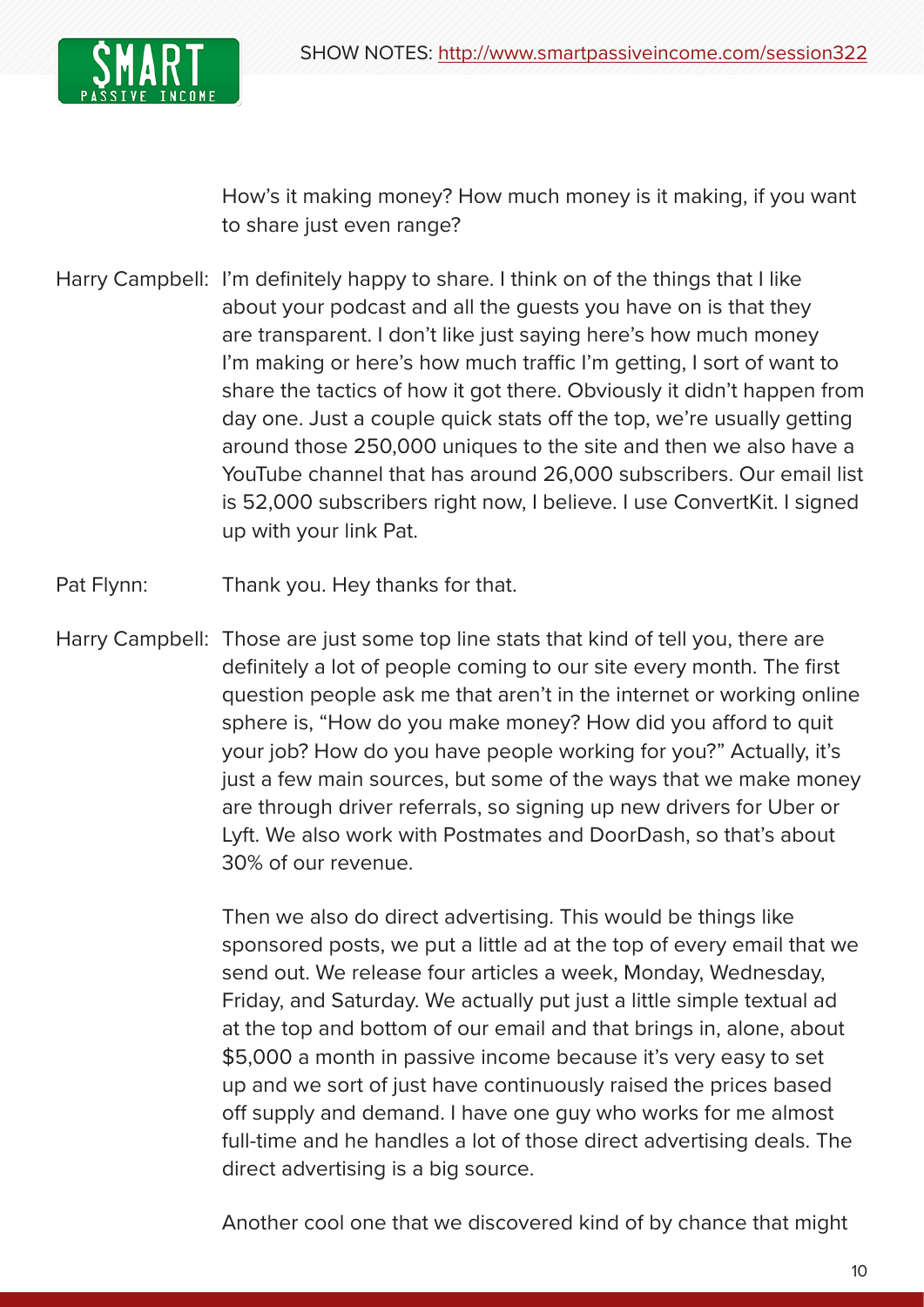

be cool to talk about is our insurance marketplace. So, drivers actually need this little addendum called rideshare insurance to be fully protected while they're driving for Uber and Lyft. It's actually a new policy and so we started off by just creating a resource for drivers, just explaining which companies are available in which state, because insurance is a state by state issue. In California, it might be State Farm, Farmers, and Geico, but in Arizona, it's different states. We just sort of created that database, very simple, just all textual and we have a simple drop down menu where you can select your state, but no fancy maps or anything like that. Insurance agents started reaching out to us and saying, "Hey can we be listed on your marketplace?"

I quickly discovered that insurance is usually a pretty high commissioned product. Now we have about 30 agents signed up across the country and we have a couple of national deals with Geico and USAA, that basically we're sending leads to these companies and we charge these agents anywhere from \$100, to \$300 or \$400, a month to be listed.

Pat Flynn: That's legit. That's cool because that's not an opportunity that you really sought out or even expected.

Harry Campbell: One of the cool things that I always tell people is honestly, if you can get to the point where you have the traffic, if you have just the credibility, and if you have that authority, honestly I think making money is the easiest part of all that. Getting there, to where companies like Geico are reaching out to me and saying, "Hey we want to advertise with you," that is the tough part, getting to that point, but that was what was so cool. Some of the monetization strategies we've discovered, have just been from becoming a resource, from providing such great information that people are coming to us and saying, "Hey, we want to give you money." Taking money I think is a skill all in of itself. Making sure that you're finding the right partners and not saying yes to everyone, but we definitely have found a couple of cool sources.

We also have a video training course that we released that we sell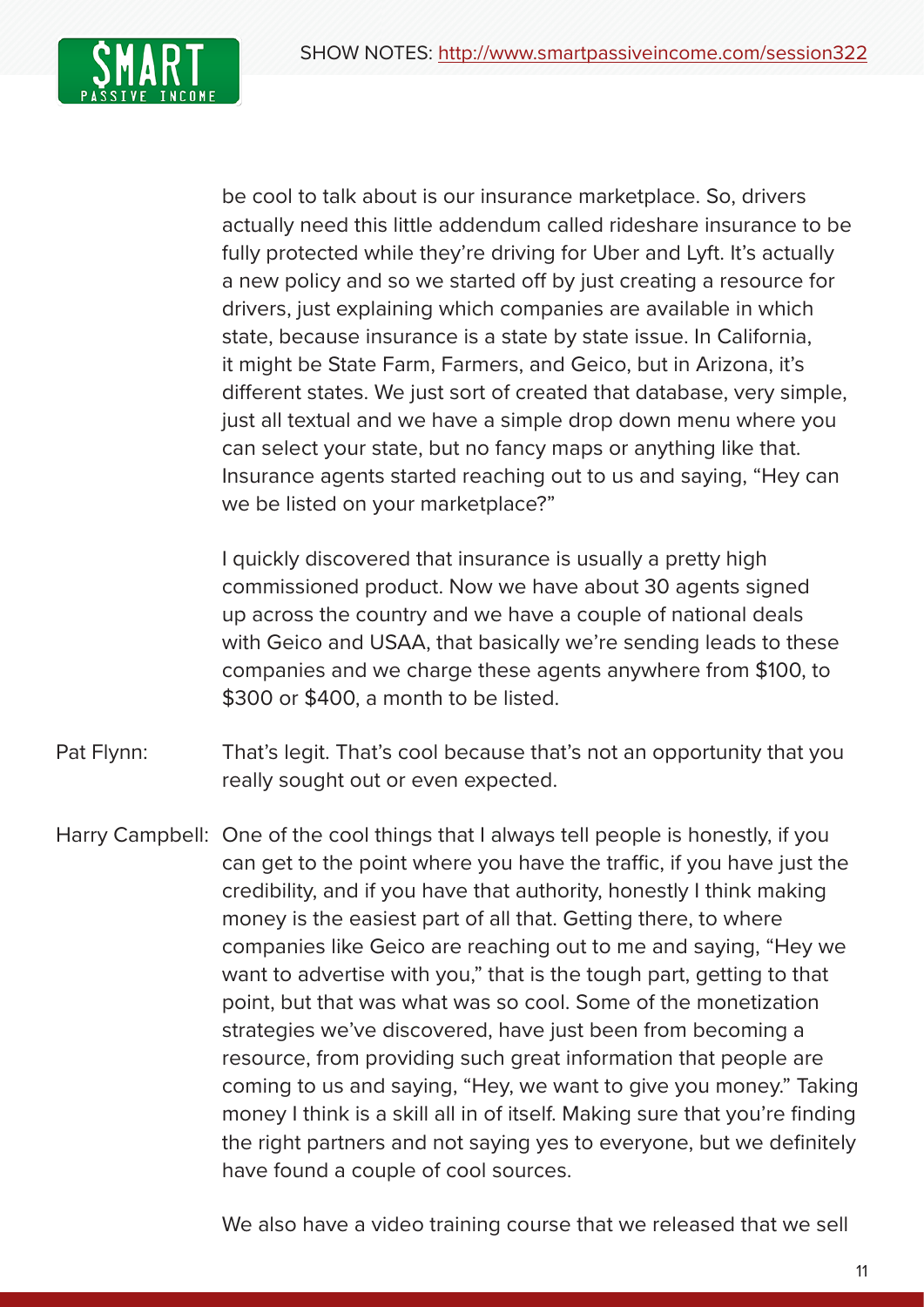

about 20 to 30 courses a month and that's \$97 a course and that's been selling for two or three years. So, four or five major revenue sources basically.

- Pat Flynn: That's awesome. Wonderful job. I wanted to dig in a little bit, because you mentioned you have some team members that are helping you, you said you started on your own, now you have a team. How big is your team currently?
- Harry Campbell: Right now, I basically have two full-time people. One content manager who handles all of the coordination, scheduling, editing, some affiliate work. Then I also have a guy in San Francisco named Christian, who handles all of our direct advertising deals. These are a lot of the big companies that we work with and partnerships that I frankly don't want to deal with, because we'll hop on the phone and there'll be six people on the other line. So he handles a lot of that for me. Then just a host of writers. We have about three or four pretty consistent contributors on the blog and YouTube and then three or four more that might only contribute an article every month or two. Your typical sort of VA, who does five to ten hours a week, web developer, lawyer, all of that fun stuff basically.
- Pat Flynn: At what point did you start building your team?

Harry Campbell: Honestly, I started ... I don't know why I keep saying honestly.

Pat Flynn: Yeah, I was like, are you lying to me at all, but now you're honest?

Harry Campbell: I'm not lying, I'll try to stop saying that.

- Pat Flynn: It's funny. I interview a lot of people and they always have a, for me I always say awesome when I'm on another person's show. For some reasons I just happen to do that. Honestly, it's okay.
- Harry Campbell: Funny. I'm sure I'm going to get a comment from someone that says, "Why do you say that so much?"

## Pat Flynn: You know what, you addressed it yourself first. You did the Eminem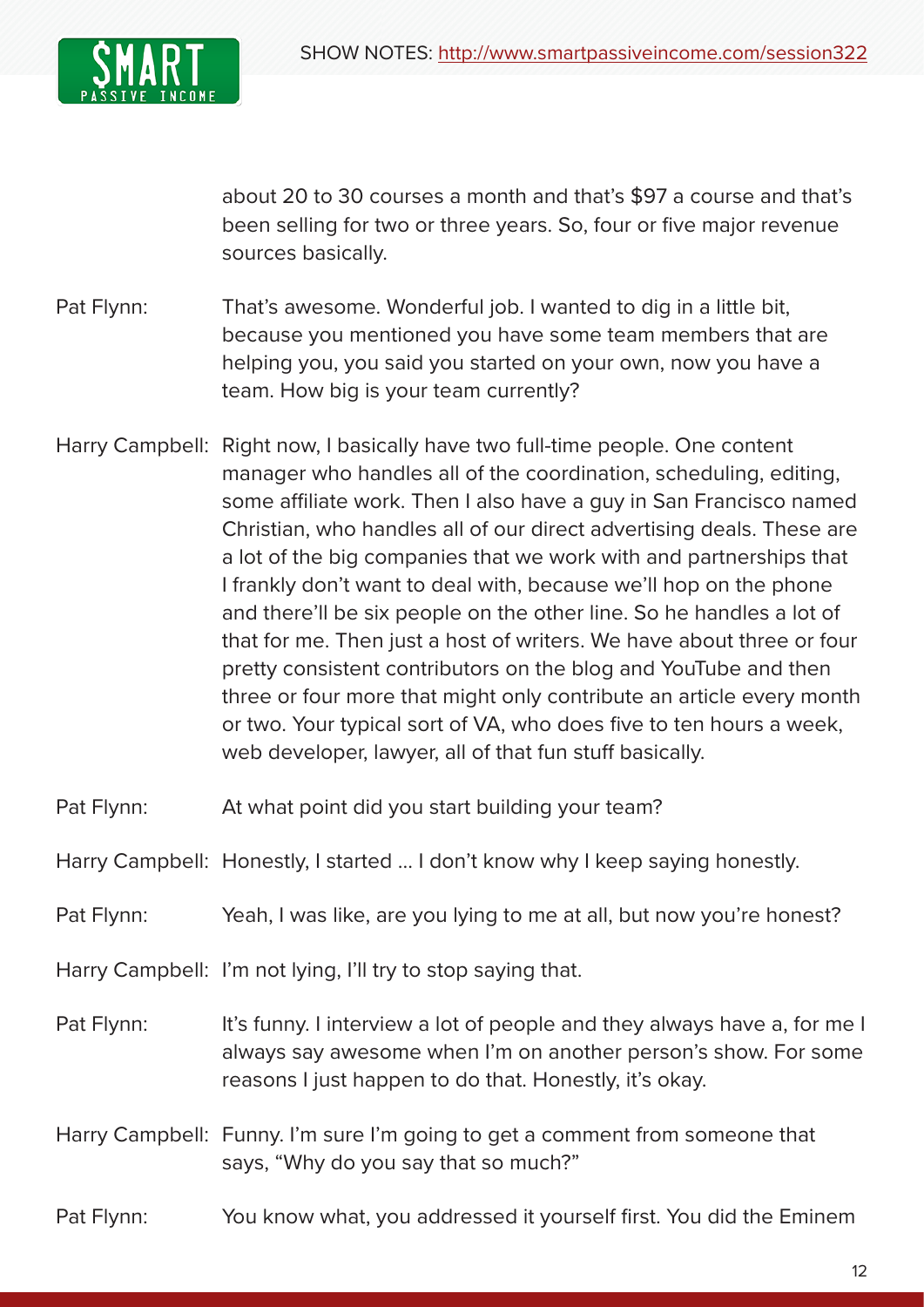

Eight Mile move and you got it before they can say it.

Harry Campbell: Boom, there we go.

- Pat Flynn: Unless they've commented before they finish listening. I don't know if people do that.
- Harry Campbell: Sorry what was your question? It was-
- Pat Flynn: When did you start building the team?
- Harry Campbell: I started building the team, pretty early on, because for me, I had experience doing content and I knew that I wanted to be releasing consistent content, so I started with three articles a week, Monday, Wednesday, and Friday, and that's a lot of content for one person to do.
- Pat Flynn: Yes.
- Harry Campbell: I did those three articles a week at the start, for the first three or four months, because obviously I wanted to kickstart things and I wanted to get that out there, but I also knew that it probably wasn't something that I could sustain. So I started seeking out contributors and this was before I was making any money on the site at all. I couldn't afford to pay anyone, but I started seeing that, I didn't have a ton of followers yet, but I had some that we pretty passionate about it and some people that were basically sending me blog posts via email. I would write something and then they would write me a huge email response. I'm sure you guys, if you have a website, I'm sure you've gotten that occasionally. A couple of them, I started reaching out to them and just asking them, "Hey are you interested in guest posting?"

I found a contributor that way, who actually ended up writing a weekly blog post for me, completely for free, because he was passionate, he was a driver himself, and of course I told him, once I start making money or if I start making money from this site, I'm going to look to reward you and pay you for these articles. It ended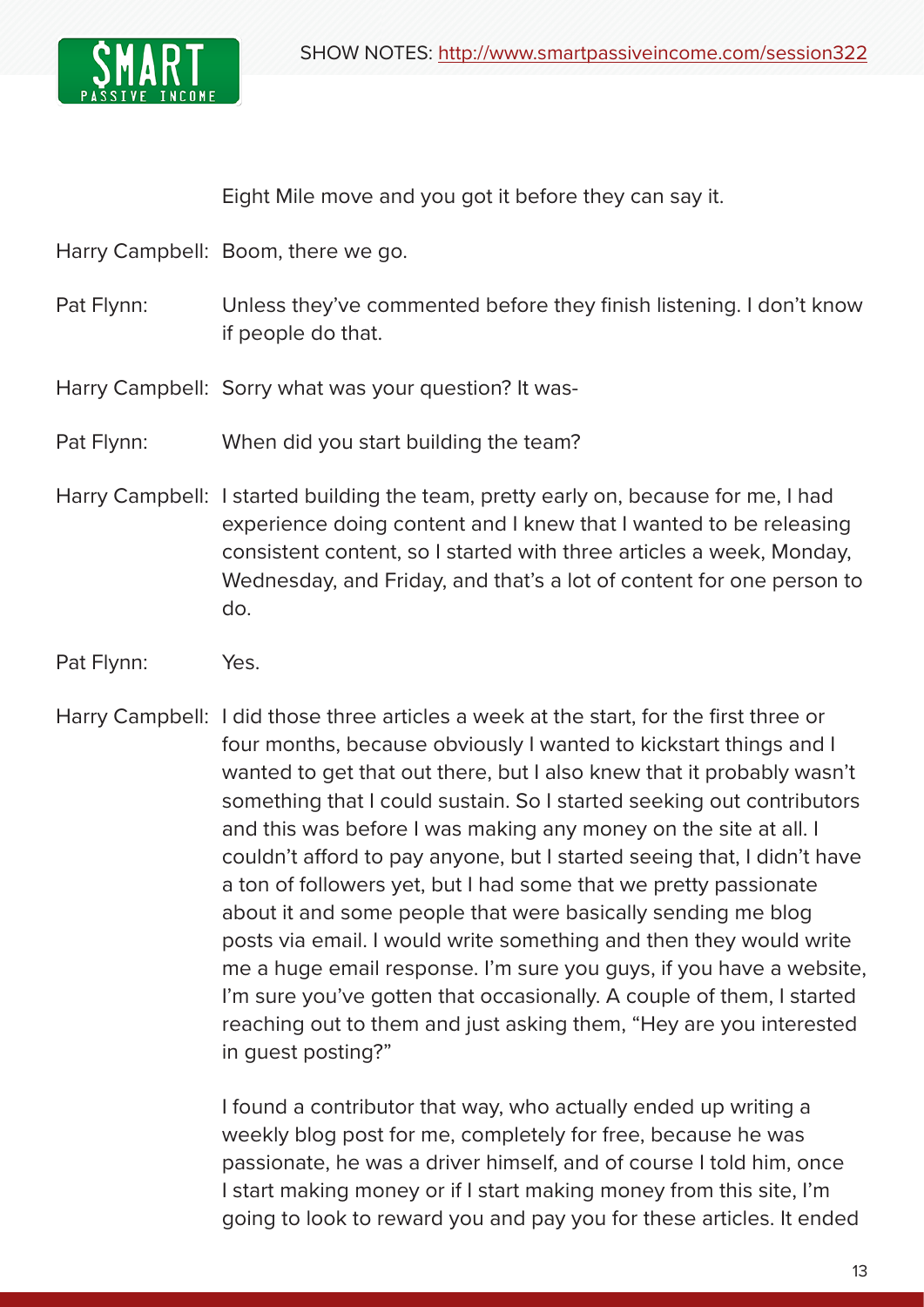

up that he actually managed our insurance marketplace and I think I game him a very healthy 30% commission of all the deals. The leads would come to me and he would just have to close them. It was pretty lucrative for both of us.

- Pat Flynn: That's cool.
- Harry Campbell: It ended up working-
- Pat Flynn: He wrote for you, for free, at first.
- Harry Campbell: He wrote for me, for close to a year, for free. I ended up rewarding him very well. I think it was a pretty fair deal when it was all said and done. After about six or seven months I found another guy, who was one of my friends from high school, who was an aspiring writer basically, reporter, and he was driving for Lyft to pay the bills. He started doing our weekly roundups, where we sort of round up the top news stories. He worked for free too. Kind of what it revolved around, I'm not trying to take advantage of these people, but I was just looking for people like me who were passionate about it and I'm not going to give them equity in a blog that may not be worth anything, but I was putting all my cards on the table saying, "Right now I can't afford to pay you, but I think that if you're passionate about this and you like doing this, we can contribute a few articles here and there and when I do have the money to pay you, I will."
- Pat Flynn: Did you ever feel bad about that?
- Harry Campbell: I didn't feel bad about it to be honest. I don't know if that makes me a bad person, but I think that I was also working for free, so I would've felt bad if I was making a bunch of money and I was hiring all these people for free, but honestly, I thought that the business was going to succeed. In my mind, I was thinking, "Hey, Uber is worth," at the time they maybe worth a few billion dollars, every six months they were raising more money. I said, "This company's going to be huge and there's no one else out there doing content like we're doing, sort of that first hand experience." We weren't just looking up these new products, "Uber releases a new product,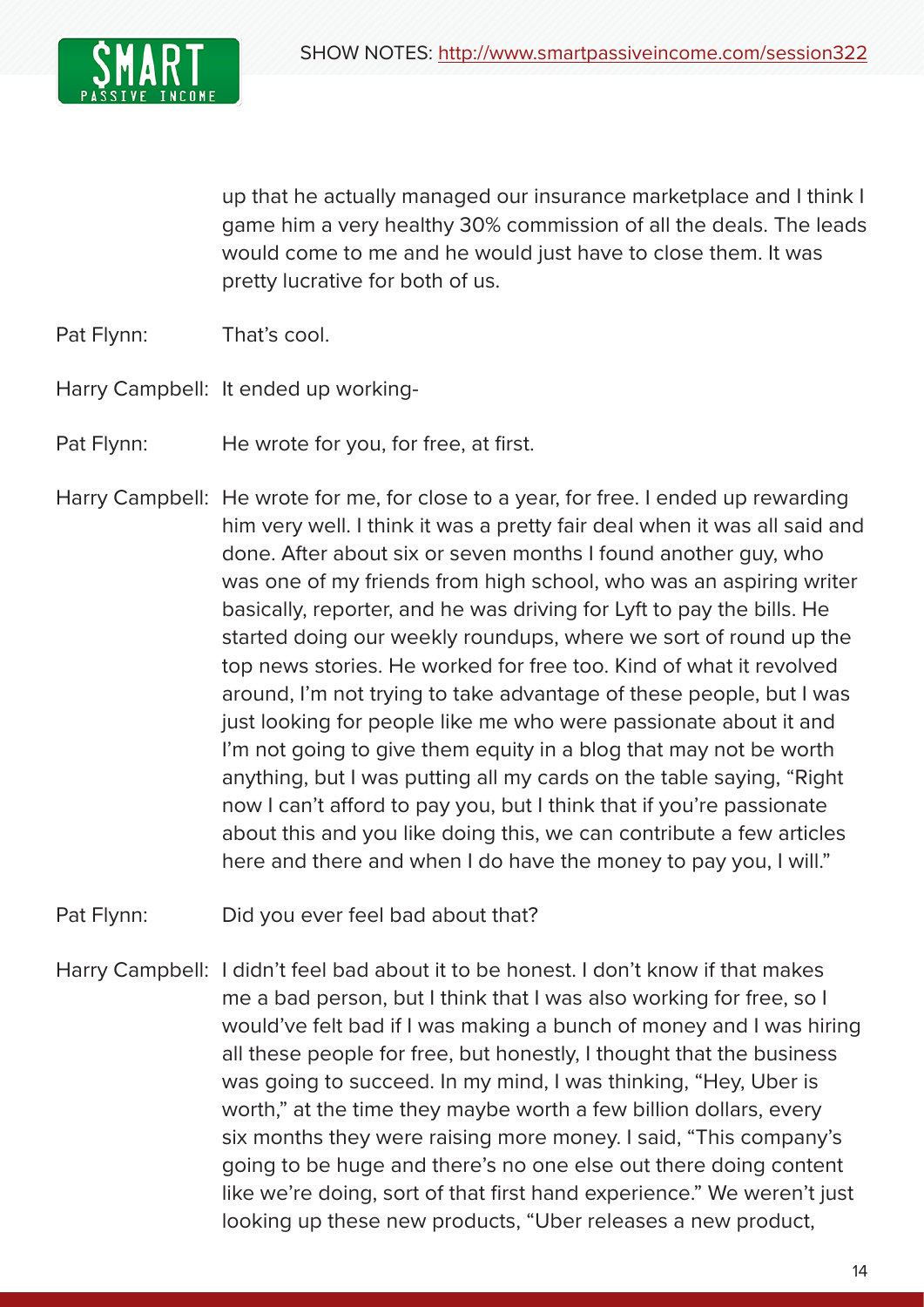

Uber Pool." We weren't just looking them up and writing about it, we were going out and actually driving Uber Pool and seeing what it was like and seeing how good or bad it was and then detailing our experience. No one was really doing content like that.

Pat Flynn: That's amazing. Do you have a relationship with those companies, Uber, Lyft and the others?

Harry Campbell: Yeah, you know what's really funny is that I actually, when I first signed up to drive with Uber, you could refer other drivers and you would get paid. Honestly, sometimes you could get paid a lot, up to \$500 sometimes for drivers in places like Los Angeles, San Francisco, and the bonuses are still pretty high today. You could make a lot of money referring new drivers. There's definitely this incentive to refer new drivers. I started referring drivers, but I would more just drop a link at the end of all my blog posts. I kind of learned from you, I know you've talked about affiliate marketing in the past, in that there's sometimes an incentive to oversell or over promote a really good affiliate offer. For me, I was trying to build more of a longterm business. I wanted to give people the realistic picture. I think if people want to sign up, they're still going to sign up. That's definitely been one of my goals from the start. I probably lost out on a little income in that first year, because I could have referred more drivers if I would've done more articles about the best nights to drive and highlighting, "On New Years, I made \$1,000." You know what I mean? As opposed to, "I drove a week and I made \$400 or \$500 dollars." Whatever it might have been. Something that just is more realistic. Til this day, even today, I still use the driver referral program for both Uber and Lyft, although I suspect at some point they're going to try and make me switch to their regular affiliate program. It's been kind of funny that obviously I do much higher volume and I don't have any tracking or any kind of sophistication. I just refer, just like any other driver would, but probably much higher volumes.

Pat Flynn: Do you know people at those companies and can you call them up to get some insider information? What is that relationship like.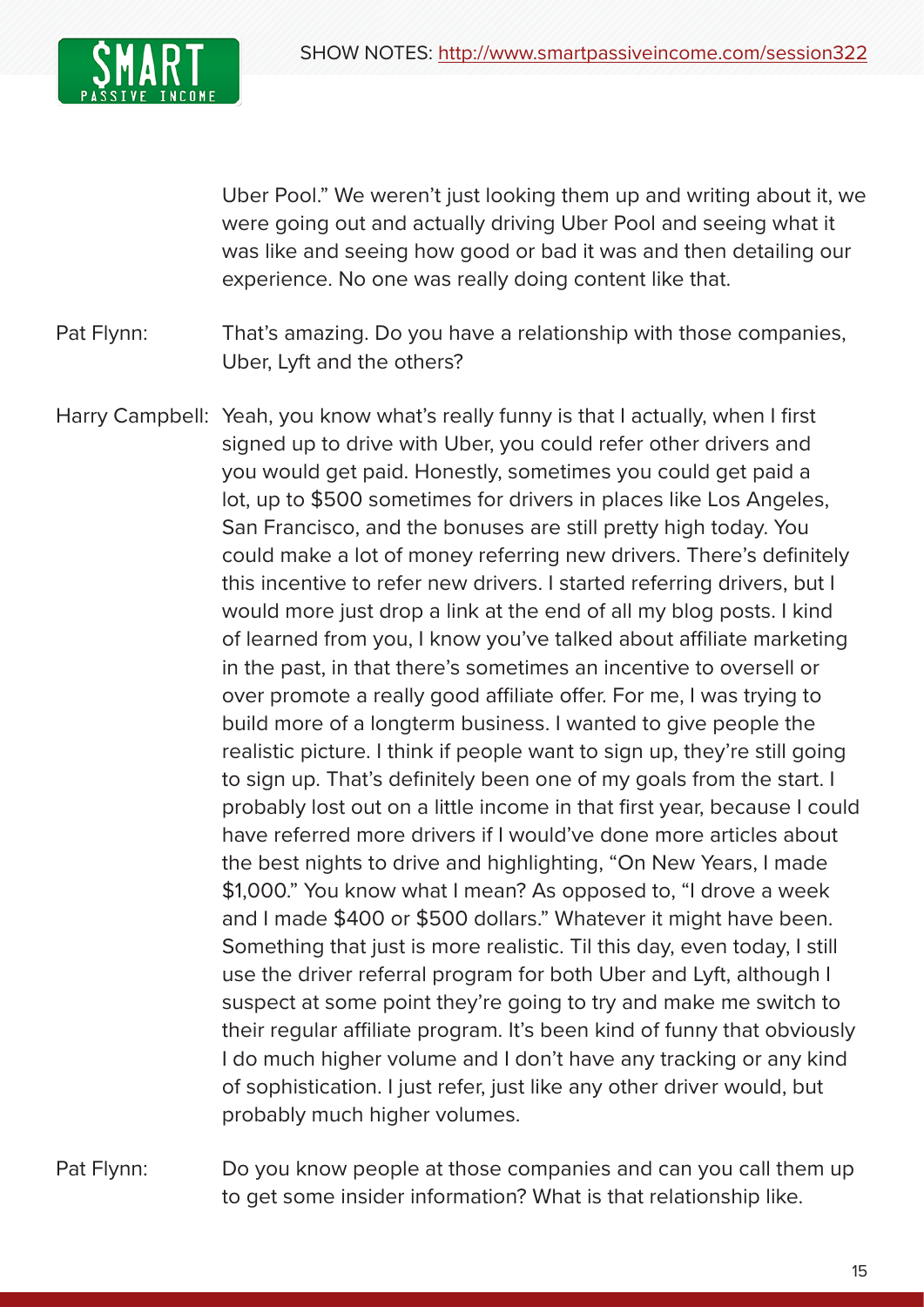

- Harry Campbell: Yeah definitely. I definitely know quite a few people at Uber and Lyft. I've gone up to visit with companies multiple times. I actually had a really cool opportunity last week where Uber had this big new announcement that frankly was a little bit of a dud for drivers. They were expecting something more, but it ended up being a new driver app and the CEO announced it in Los Angeles and Uber invited me on stage afterwards to ask the CEO about 15 minutes worth of questions and take questions from drivers. I sort of moderated the panel, so that can maybe give you a sense of my relationship with Uber.
- Pat Flynn: Cool.
- Harry Campbell: It's a little complicated because my site is for drivers first, and we've honestly been pretty critical of both Uber and Lyft in the past. Uber had a terrible PR year in 2017 and we covered a lot of that. I think that the people at Uber who sort of understand that they're not a perfect company, like any other company, they have mistakes and there's a lot that they can improve. I think we try to do a fair job of balancing, like any job. There's positives and negatives and at the end of the day, I think both Uber and Lyft and myself, we want drivers to earn as much as possible and we want them to be as successful as possible and stay on the platform as long as possible. We have a lot of similar incentives. I'm sure there are some people at Uber who don't like what we always write. I think while I was onstage with the CEO, he sort of made a joke that he saw one of my articles that said, "The reasons why you should drive for Lyft, and he was not happy about it."
- Pat Flynn: You also wrote an article about reasons you should drive for Uber.
- Harry Campbell: Yeah. We had a cool series where we did, one of our contributors basically talked about all the reasons why you should drive for Uber. Then another contributor sort of fought back and wrote the next article on all the reasons why you should drive for lift. Definitely try to be balanced and fair, but at the same time, kind of the drivers are my audience and that's really who I care about most. I think it's fun to support the underdog. Uber and Lyft have some really smart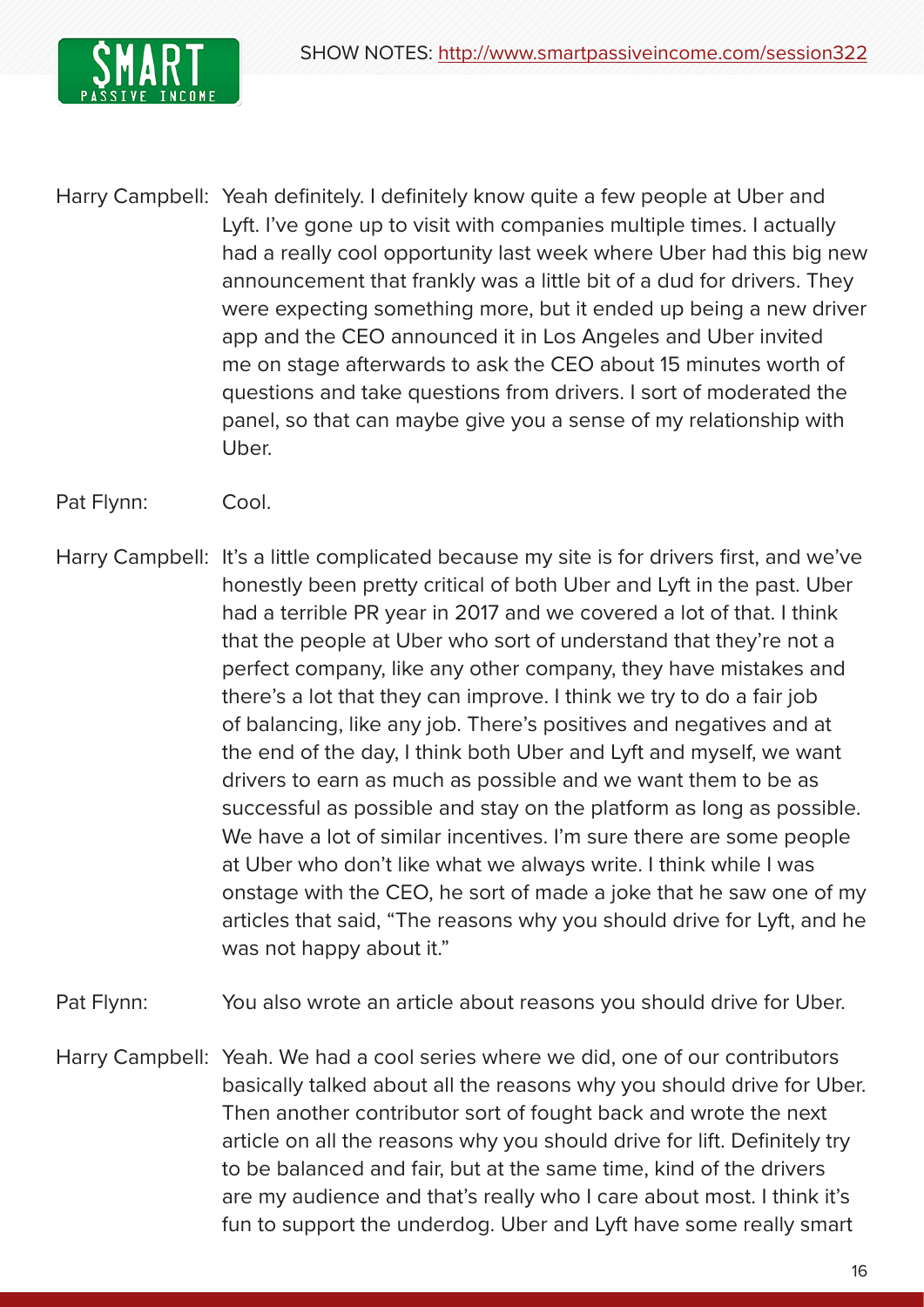

people working at these companies. A lot of these drivers though, they're just trying to make a buck and pay some bills. I like being on their side.

Pat Flynn: That's likely a huge reason why people follow you and they share the site and they come to you for advice and they know they can get an honest look at things. I love that a lot. We always try to please everybody and in doing so, we actually aren't the best resource possible. Wonderful job on that. I asked you in the Tesla, and you can watch us in the video in the show notes, I asked you what was your favorite experience as an Uber driver. You told this really cool story about an old guy you picked up once. I'd love to ask you here, what's been your favorite experience as The Rideshare Guy and what you do to help other rideshare drivers?

Harry Campbell: I would say that my favorite experience as The Rideshare Guy, I don't know if there's one thing that I could point to, but I think definitely, I like that my business, even though it's content based, I never would have guessed that people would have been so thankful for content, I guess is the way to put it. For the first two to three years of my site, I actually responded to every single email that I got. We were getting hundreds of thousands of page views at the time. I was still responding to every single email that I got.

> Now I have one of my team members who actually helps me with that, but it wasn't something that I had to do, but I looked out and saw that Uber and Lyft are sort of known for providing poor customer service to drivers and you can't always get your question's answered. I just didn't like that and I kind of wanted to provide an opposite experience, and also just from the running the business side of things. I wouldn't say Uber and Lyft are my competitors, but if someone goes to Uber and Lyft and has a terrible customer service experience, and then they come to me and get their question answered, and get a link to a YouTube video with more information, that's a much different experience and it sort of allows me to stand out.

I would say, probably a lot of my followers would tell you that I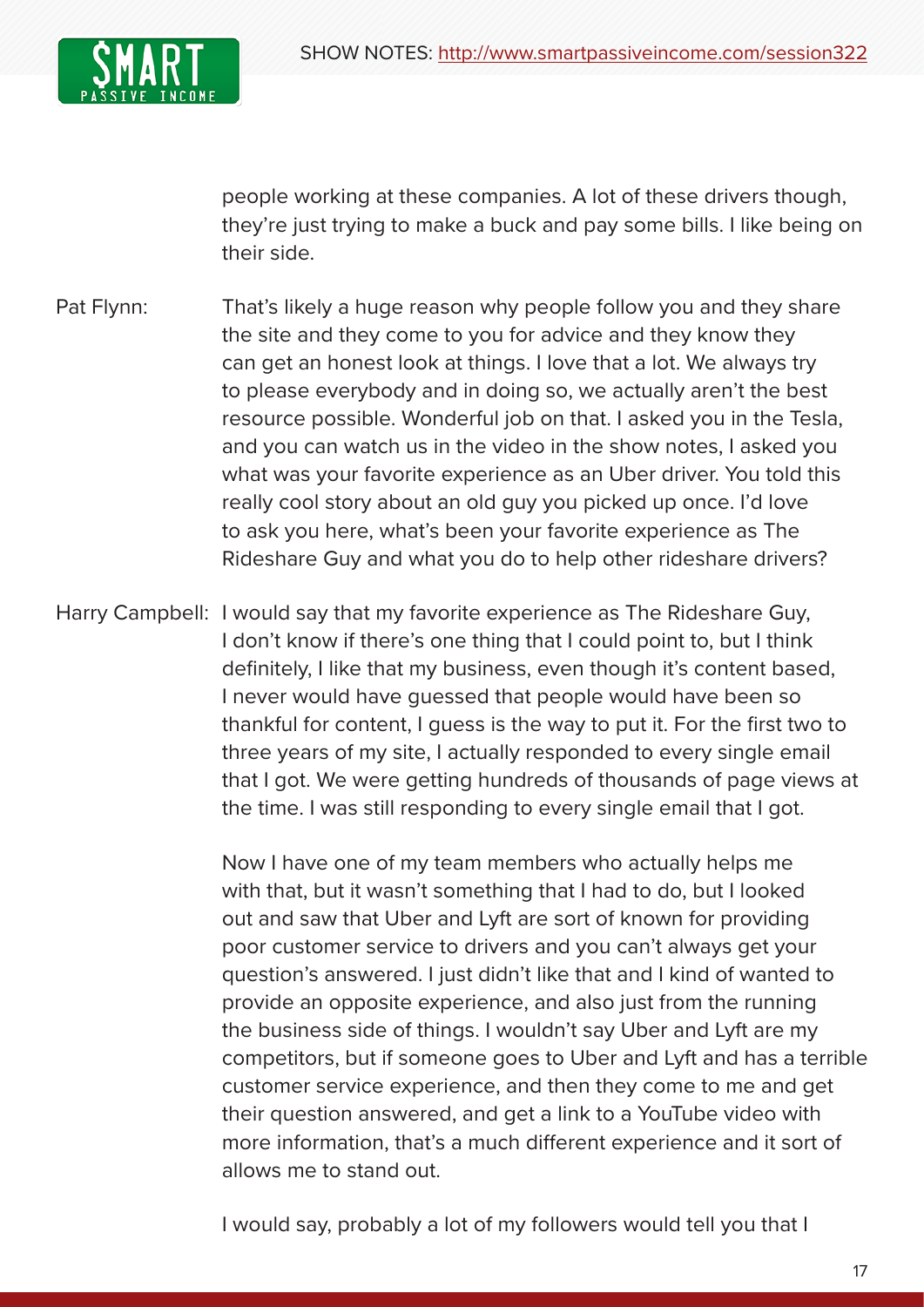

have much better customer service than Uber, a \$70,000,000,000 company. We're not working on the same scale, but I think that it's cool where this is a business that I've done full-time for three years and I have a few employees and I'm obviously doing a lot behind the scenes, but at the ending of the day, it's been very lucrative to be frank, but it's also been a business where we can help drivers and sort of provide value to them. I think I told you this in the Tesla, but it's not like I'm changing the world and doing something like that, but at the end of the day, I've been surprised that content is very ... People find and get a lot of enjoyment and a lot of value out of just reading or watching videos or listening. It's cool to help people. It's maybe a little cheesy, but I like that.

- Pat Flynn: No. Everybody here who's listening knows, I like cheesy. I'm all for that, for sure. Book. You have a book coming out. Or it has come out by the time people listen to this. First of all, name of it, and why did you write it?
- Harry Campbell: So the name of the book is The Rideshare Guide, not to be confused with The Rideshare Guy, but it's sort of, like you would imagine, it's kind of a resource for drivers. Really, the reason why I wrote it was because I got a cold email from a publisher, and the publisher had the exact same name as my brother, Michael Campbell. So of course I instantly spotted the email and said, "Why is my brother emailing me, he doesn't care about Uber or Lyft," but this publisher had actually heard about my site from a driver and he started looking around and basically saw that there was really no real book about driving for Uber and Lyft. There's been some self published titles and some stories and things like that, but nothing with the type of authority or credibility. For me, it was kind of cool, this publisher had come to me and of course, like any good online marketer, I've been thinking about creating an ebook or creating my own book for quite some time, but frankly it just wasn't at the top of my list.

When he reached out to me, and we sort of started going over the details, it just seemed like one of the things I really liked about the book idea and going through a traditional publisher, is that it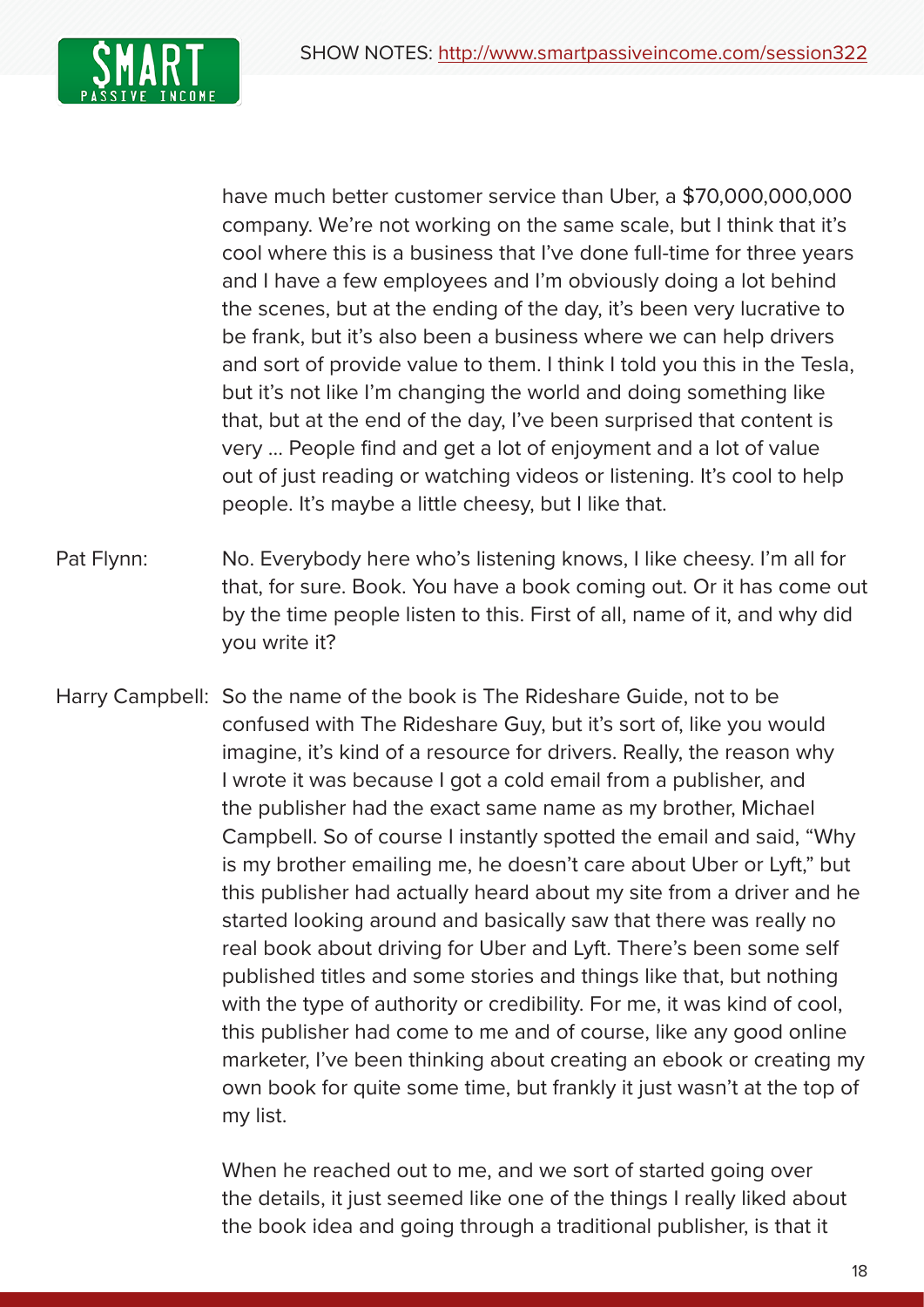

seemed like a good way to reach a new audience that might not be online, that might not be in Facebook groups, that may not be searching on Google, that may not be on YouTube. That was really the impetus for writing the book and why I wanted to go with a regular publisher for it.

Pat Flynn: It will be in Barnes and Noble and Amazon?

Harry Campbell: Yeah, it should be Barnes and Nobel, Amazon, I've already seen it on a bunch of online retailers like Target, Walmart, and all those types of stores. It's really kind of a guide. Over the past four years, I've written hundreds of articles, hundreds of videos, maybe thousands of articles to be honest, and I think we're up to seventy or seventy-five podcasts. I have a lot of information and knowledge about what it's like to drive for Uber and Lyft, but there was sort of not a great repository for all of that. The course was a couple of years old, so it's a little bit dated, so with the book, I kind of made it into something that was A to Z.

> The first chapter, I believe, is about the requirements for driving for Uber and Lyft, should you pick Uber or Lyft, all the questions that are really the most common things we get. You can imagine that if you're a new driver, you can kind of start at the beginning and go beginning to end, or if you're a more experienced driver, you might like chapter five where we talk about all the best strategies to make more money while driving. That's sort of the way I set up the book and along the way included some cool stories and anecdotes from influencers in the space, there's a couple big rideshare YouTubers and people like that, and then just interesting stories that I've come across to kind of keep things interesting and exciting.

Pat Flynn: That's really cool. Congratulations on the new book, we'll definitely link to it in the show notes. I have a couple random questions I'd like to ask you, kind of actually going back to questions I wish I'd asked yesterday when we filmed in the Tesla for the series. Are you allowed to, as an Uber driver, share with your passengers, other business opportunities? You had just mentioned, this is what's triggering it.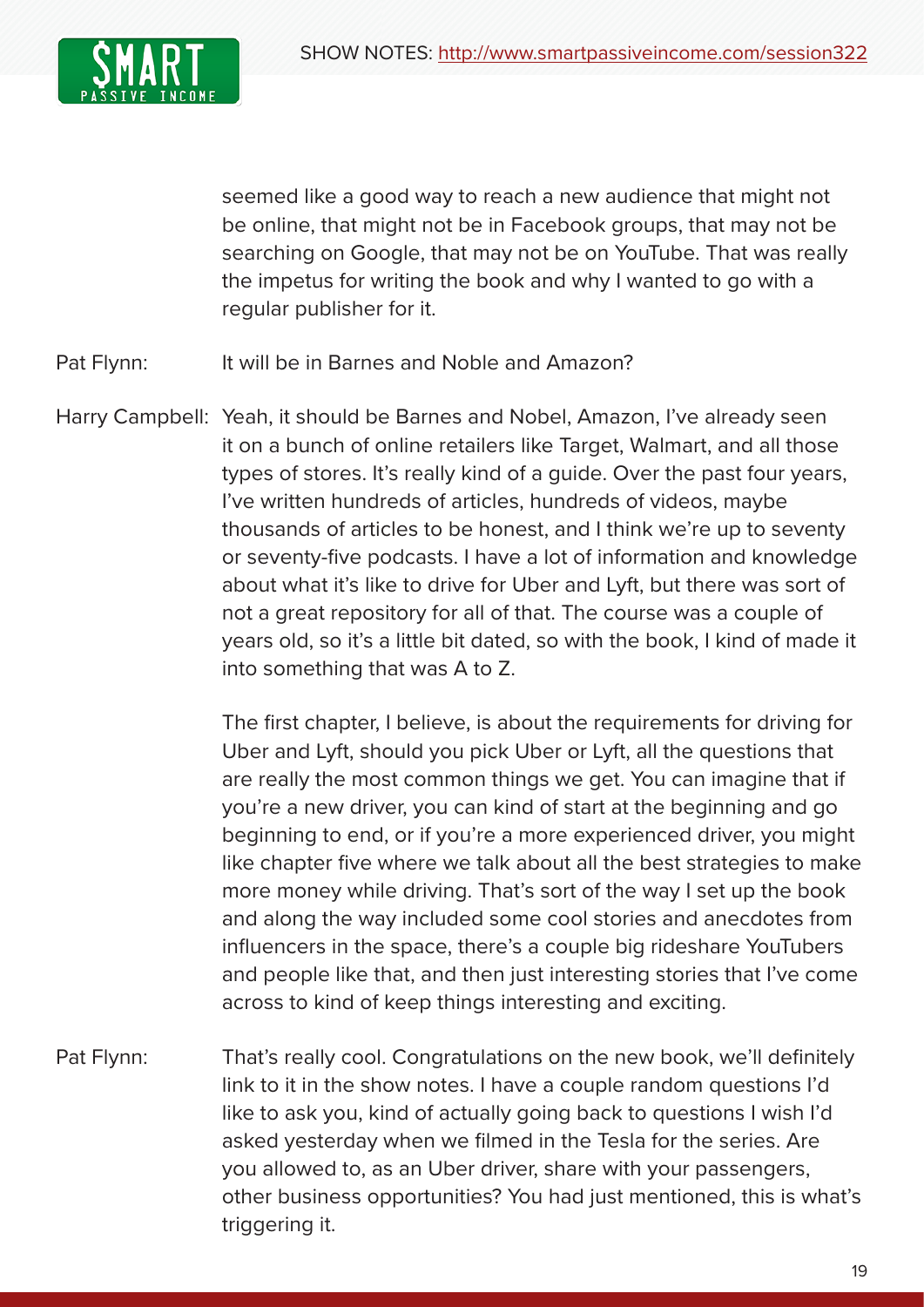

I had a person who picked me up, I can't remember if it was an Uber or Lyft, because I take both, and the person after, as I was leaving, gave me his card and was like, "Hey if you need some air conditioning, I can do air conditioning for you." I was like, "Oh, well thanks." I didn't need air conditioning, but it was just a really interesting thing. I never had put two and two together that I could potentially use that as an opportunity to sell things. Could I sell swag? "Hey, welcome to San Diego, I just picked you up from the airport, by the way do you need a shot glass? Do you need a hat? Do you need pencils?" Are you allowed to do that, or no?

Harry Campbell: Yeah, one of the cool things, is that you're actually an independent contractor working for Uber or Lyft, so you can work for multiple companies. You will have to file a schedule C on your taxes and technically you're a business owner so there's obviously some additional paperwork that I like to say comes with that, but because you're an independent contractor, you can pretty much do anything like that. In my book, towards the end, we feature a couple cool stories of drivers, I think we feature one who's a masseuse and obviously she's doing Uber and Lyft, but also, when it comes up, when a passenger says, "What do you do?" She says, "Oh I'm a masseuse." You can imagine that, that leads to a lot of clients around Christmas time, I know she did gift certificates, which was kind of a cool gift.

Pat Flynn: Wow.

Harry Campbell: I actually interviewed a guy on my podcast, I want to say he was a beet farmer because I love The Office and Dwight's a beet farmer, but I don't think he was a beet farmer, he was some type of farmer and he would actually sell his produce out of his trunk to his Uber and Lyft passengers.

Pat Flynn: What?

Harry Campbell: Yeah and drinks.

Pat Flynn: I don't know how I feel about that. It's not related to Uber.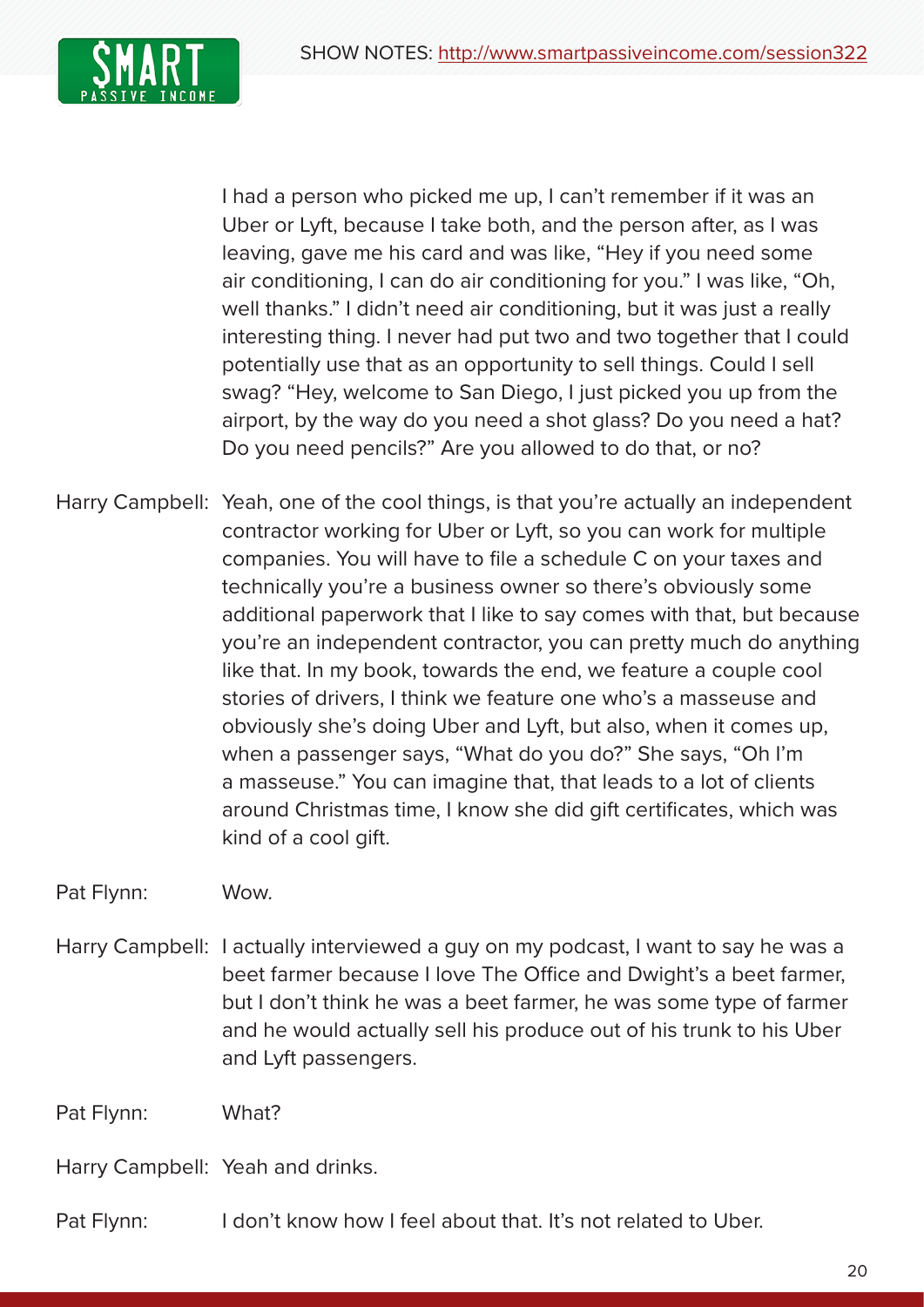

Harry Campbell: Right. That's why it's kind of cool. You sort of learn some of the tactics of selling. If someone gets in the car and you say, "Hey do you want to buy my produce?" Obviously you're probably not going to close that deal, but maybe there's other more subtle ways. I think what he did is he would actually leave a few samples on his dashboard.

> I've seen this, there's kind of a famous story of a guy who sold jewelry and he would leave a bunch of samples of jewelry on his dash and that would encourage people to ask about it, say, "Hey, why do you have all these pieces of jewelry on your dash?" He says, "Oh in my spare time, I sell jewelry and I create custom pieces." He drove Uber Select, which is the mid-level Uber where you request a ride and you can get a Lexus or a BMW. Not posh VIP clients, but a little bit nicer. This was kind of his target audience. That's the stuff I think is really cool. A lot of drivers just want to go out there and drive and make their money, but there's some really cool opportunities.

> One of the companies that I'm an advisor for is called Maestro, and he actually came up with the idea to build an app that allows you to drive for both Uber and Lyft at the same time. This guy was a driver, and he found his first investor that cut him his first check, while driving for Uber in San Francisco.

- Pat Flynn: What? That is an awesome story!
- Harry Campbell: Pretty cool, huh? Like I said, that's not going to be the typical scenario, or the typical situation, but if you're sort of looking for these opportunities, you might go read an article or you might have heard that I say you can make \$15, \$16 a hour driving for Uber. Maybe you make more than that in your day job, but I still almost say that it might still be a good opportunity because a lot of those side benefits, maybe you have a business that you're working on and you end up meeting your co-founder. I've talked to some Uber and Lyft drivers that were looking for jobs in tech in San Francisco and they went out and hung out at all the companies that they were trying to get hired at. Around five, six, seven o'clock when all these,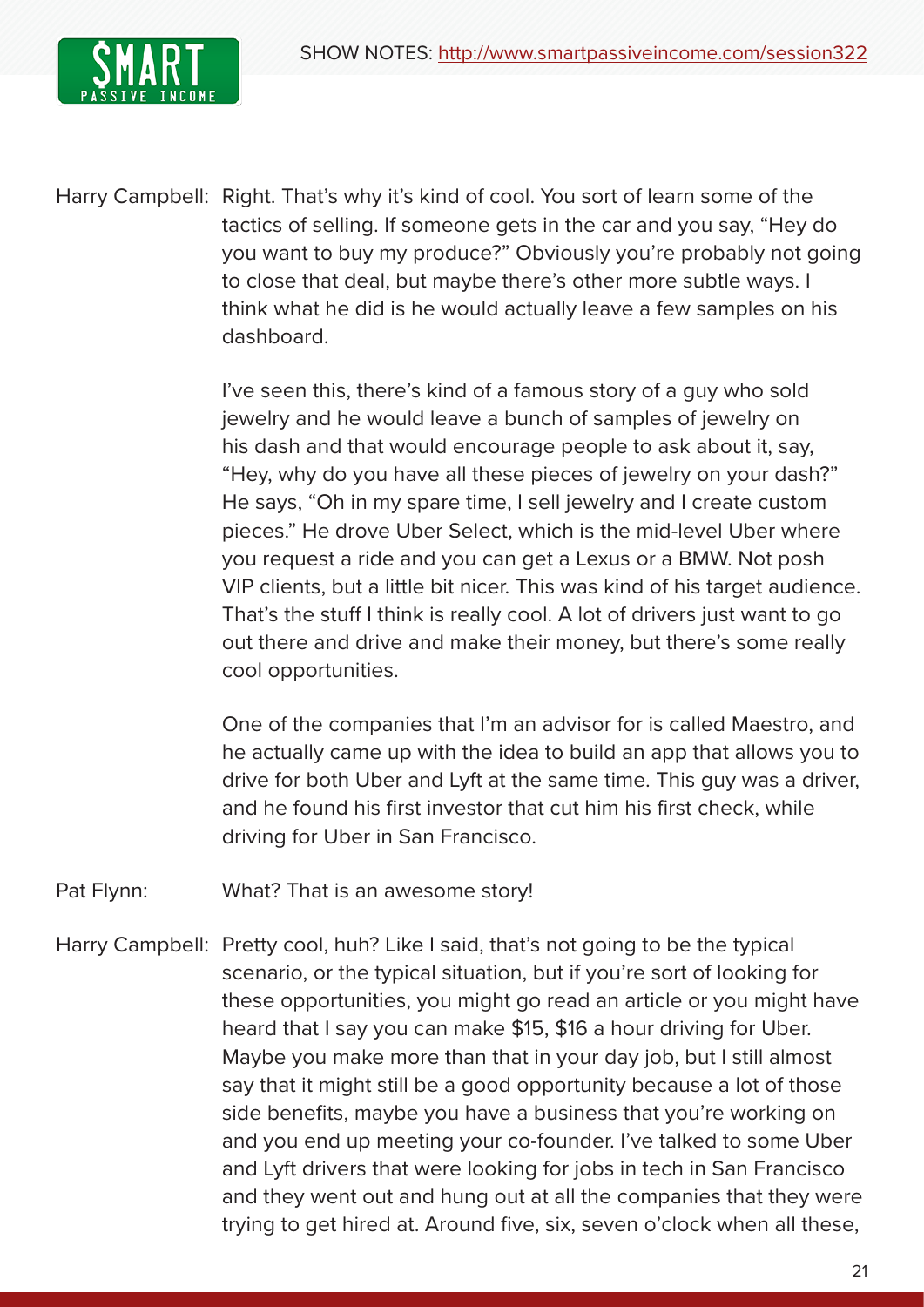

for example, Google employees were headed home and they were calling Uber and Lyfts, they were right there waiting to give them rides and trying to get into the company that way, as opposed to just submitting a resume online.

- Pat Flynn: That's awesome. One idea that popped into my head was, I often tell people to go and when they have a business idea, talk to other people about it. Even in one of my courses I say, "Go to Starbucks, buy a coffee for the person behind you and just tell them about your idea. You're not selling them anything. You're going to get some amazing feedback and you never know what those relationships could potentially lead to. If anything you're getting at least a reaction to your idea, which is really important to understand what to do next." I was imagining what if I just had an idea and I wanted to see what people thought about it? I'll drive for Uber and just pitch it to every single person who comes in. I'm getting paid to validate my ideas.
- Harry Campbell: Yeah.
- Pat Flynn: Even if the idea doesn't work, at least I'm actually putting it out there, but I'm also making some money on the side at the same time.
- Harry Campbell: Yeah, I think that's a cool thing. Obviously I'm a little biased because the more Uber and Lyft drivers out there, the better for me probably, but I think that there's opportunity for anyone and everyone to at least try it and see if it's a good fit. That's a nice thing. When I first signed up, as long as you have an eligible car, and in a lot of cities is 2002 or newer, four doors, and all you have to do is pass a background check and have a smart phone. It's cool because from day one you can actually be making money. It was months before I ever made my first dollar on The Rideshare Guy, but with Uber for example, from day one, literally your first ride, you're making money. You have a business and you can kind of learn from that.
- Pat Flynn: That's cool man. Harry, man, thank you so much for coming on and sharing your story with us and how you did it, how you did what you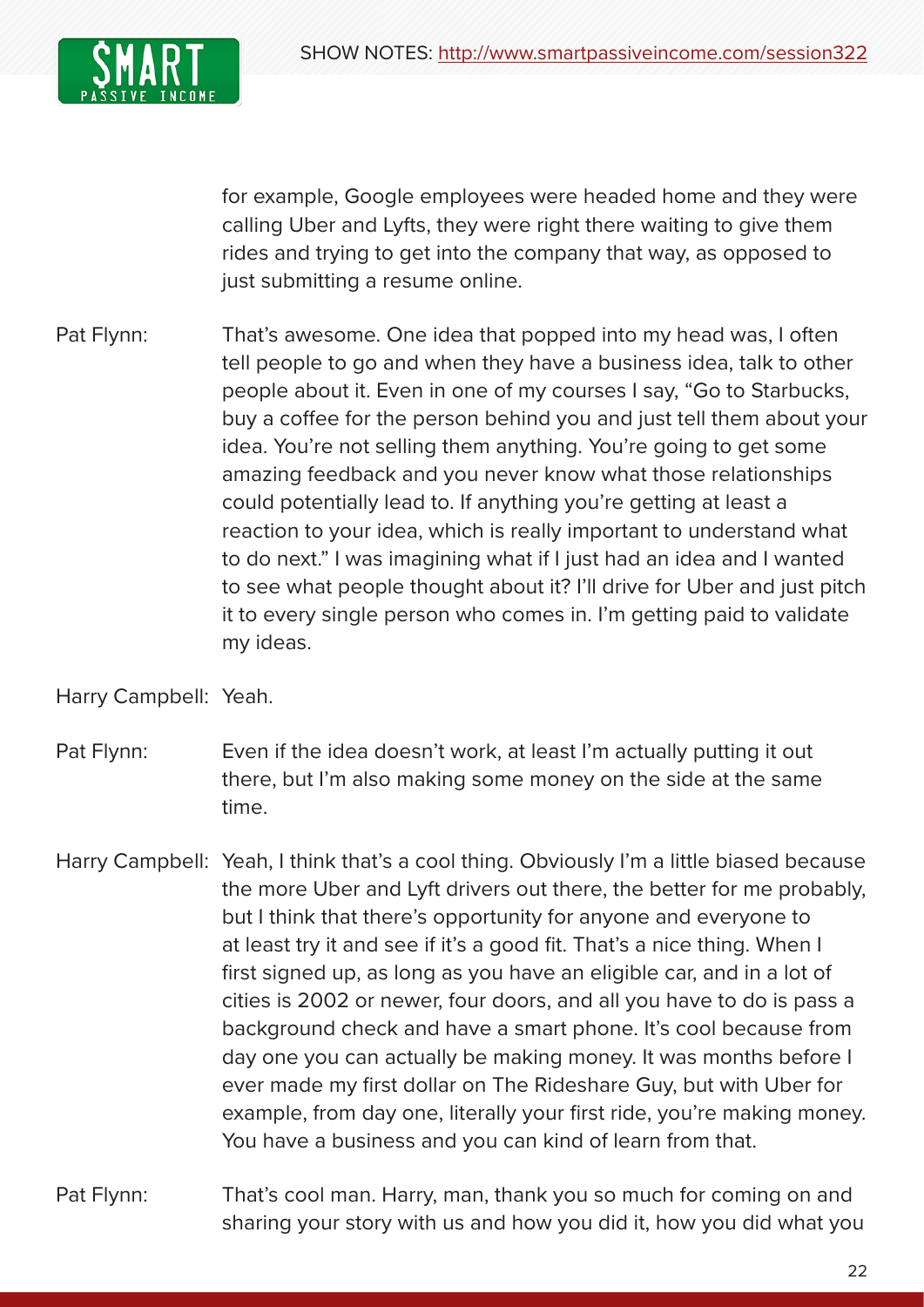

did and the evolution of it. This is so exciting. TheRideshareGuy.com is where you go, The Rideshare Guide is the name of the book, is there anywhere else people should go to see what you're up to?

- Harry Campbell: Yeah, I think we're on YouTube and we also have a podcast, The Rideshare Guy, where I basically interview interesting people, drivers, people in the industry, academics, and people from Uber and Lyft, so lots of interesting interviews happening over there. Really anyone who's kind of interested in transportation, mobility, obviously that's our focus, but we cover lots of different topics. Anything that is interesting and exciting basically.
- Pat Flynn: I love it man. Hey thank you so much. We appreciate you Harry and all the best of luck to you in the future.

Harry Campbell: Great, thanks for having me on. I really appreciate it.

Pat Flynn: Alright I hope you enjoyed that interview from Harry Campbell from TheRideshareGuy.com. Pick up his book if you want to check that out. You can also find him on YouTube as well. Of course you can get the show notes and all the links mentioned in this particular episode at SmartPassiveIncome.com/Session322. Once again, that's SmartPassiveIncome.com/Session322.

> Finally, whether you're on the show notes page or you just want to go there right now, I need to give a big shout out to ConvertKit, which is an email service provider that's just kicking butt right now because they are on top of all the things. A lot of your heard about the recent GDPR stuff, well they were some of the first ones to come out with information about how to stay on top of all that stuff. I'm an advisor for the company and because of that, I have some special connections there, and I'm able to get you a deal that you cannot get anywhere else.

You can get a 45 day free trial to ConvertKit. I'm about to give you my affiliate link, but that means I get a commission if you go through that. If you stick around after 45 days, but that's enough time to see how great this tool is to help you get your email list up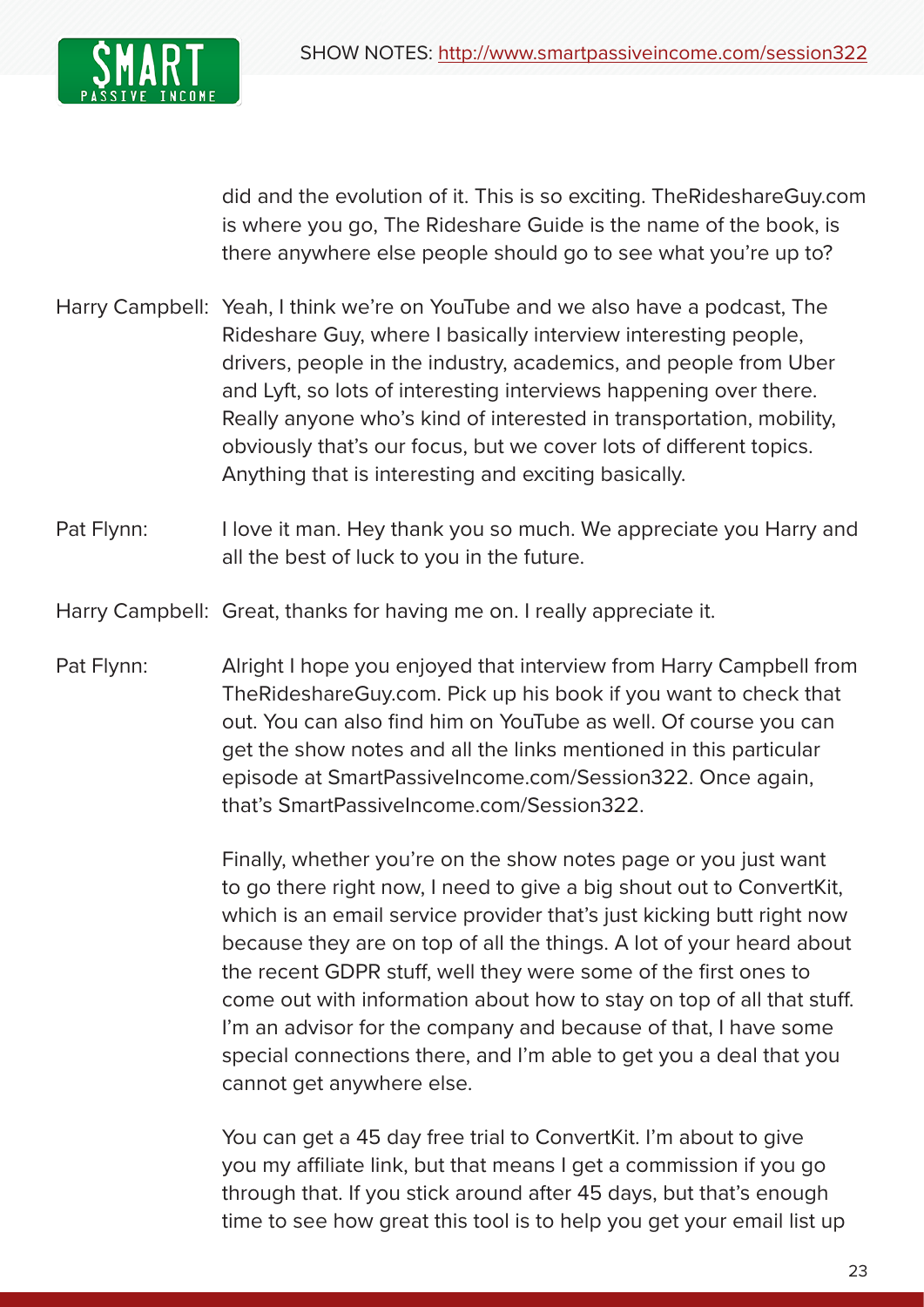

and running and using all the automation features that I love like tagging and segmenting, so I can send emails that make sense to those specific people on my email list that those emails are perfect for. So, if you want to get the 45 day free trial, all you have to do is go to SmartPassiveIncome.com/ConvertKit45. Once again, that's SmartPassiveIncome.com/ConvertKit45.

Cheers again, I appreciate you for listening in and I look forward to serving you next week on the Smart Passive Income podcast. My name is Pat Flynn here to help you make more money, save more time, and help more people too. Make sure you click that subscribe button if you haven't done so already. I'll see you next week. Bye.

Announcer: Thanks for listening to the Smart Passive Income podcast at www. SmartPassiveIncome.com.